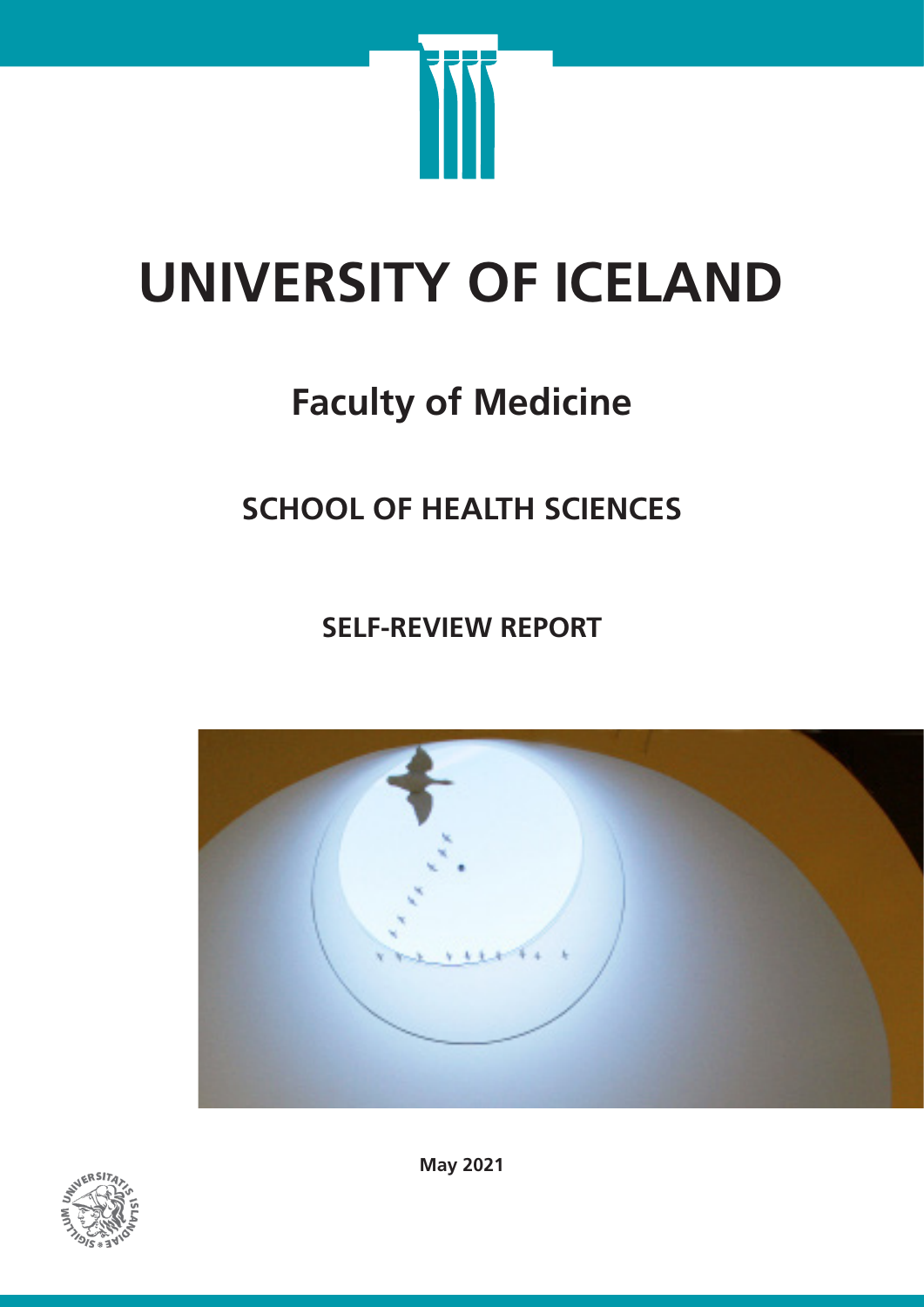

# UNIVERSITY OF ICELAND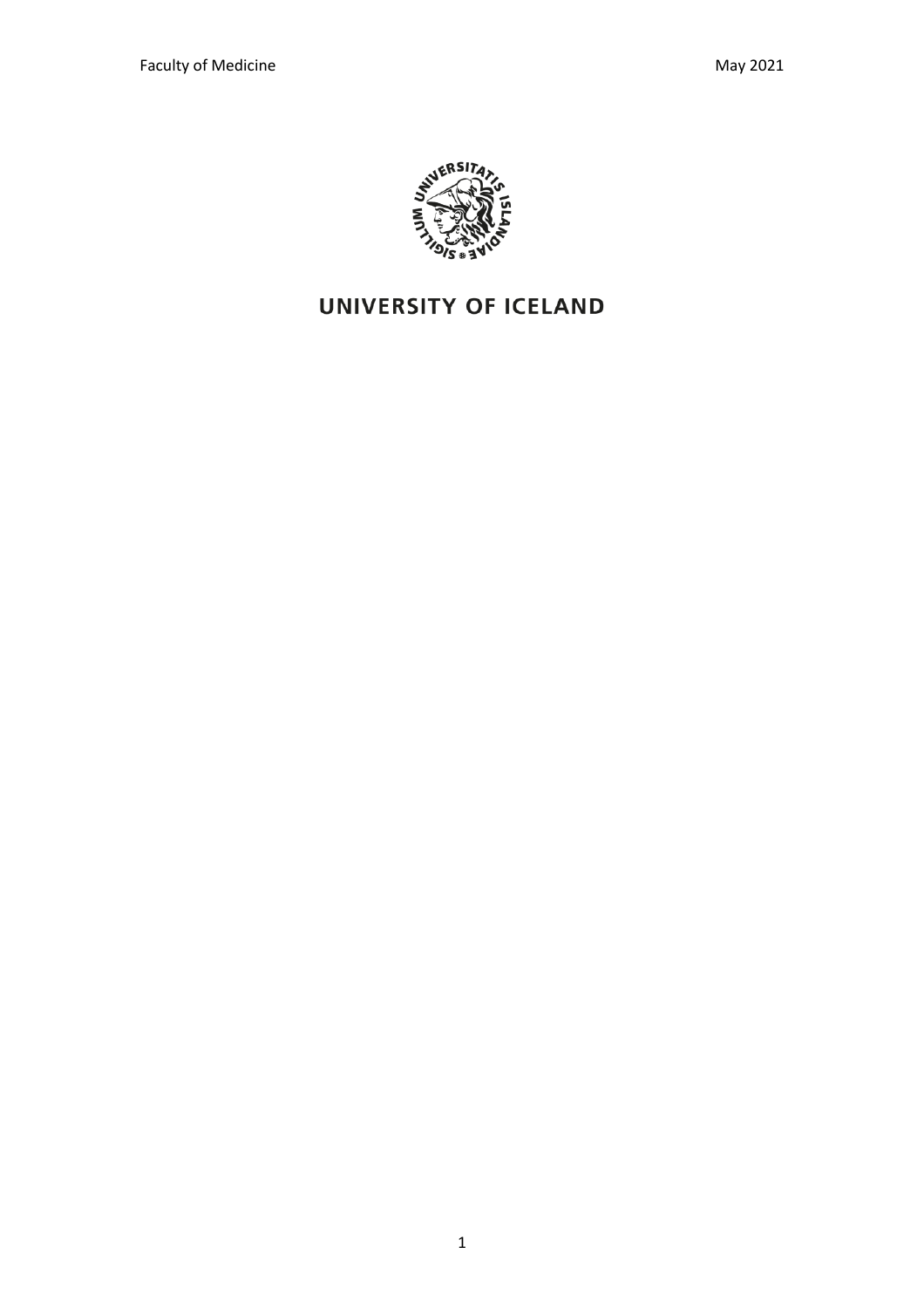#### **Introduction**

In accordance with the Icelandic Quality Enhancement Framework at the University level in Iceland and the University of Iceland's Guidelines for the organization, schedule and process of an institution-led review of faculties and interdisciplinary programmes, the Faculty of Medicine (the Faculty), School of Health Sciences (the School), University of Iceland (the University), carried out a self-evaluation during the autumn semester of 2020. The results are presented in this report. A Self-evaluation Committee was established in September 2020 which held weekly meetings, mainly on Zoom, from September 28<sup>th</sup> till December 8<sup>th</sup>, 2020. Two meetings were also held in the first half of January 2021, the latter to finalize proposed actions. Meetings were also arranged with six representatives from those Icelandic institutions/workplaces who recruit most FOM-graduates. These professionals represent medicine, physical therapy, biomedical science, and radiography and five out of six work at Landspitali-The National University Hospital in Reykjavik.

The Committee members were:

- 1. **Engilbert Sigurðsson**, professor, dean of the Faculty of Medicine, chair
- 2. **Ingibjörg Harðardóttir**, professor, vice-dean, chair of postgraduate committee
- 3. **Þórdís Jóna Hrafnkelsdóttir**, associate professor, head of education & curriculum committee of Medicine
- 4. **Kristín Briem**, professor, chair of the Department of Physical Therapy
- 5. **Martha Hjálmarsdóttir**, professor, chair of the Department of Biomedical Science
- 6. **Guðlaug Björnsdóttir**, assistant professor, chair of the Department of Radiography
- 7. **Marta Guðjónsdóttir**, assistant professor, curriculum committee of Medicine
- 8. **Sæmundur Rögnvaldsson**, cand med, representing postgraduate research students in the self-evaluation committee
- 9. **Sólveig Bjarnadóttir**, 6th year medical student, representing medical students
- 10. **Bergþór Snær Jónasson**, 1<sup>st</sup> year MS student of physical therapy, representing students from the Departments of Physical Therapy, Biomedical Science and Radiography
- 11. **Erna Sigurðardóttir**, administrative officer of the Faculty of Medicine

In September 2020, the committee arranged meetings with experts from the Quality Administration, Centre for Teaching and Learning, the Social Science Research Institute and the University central administration. Core statistics describing the Faculty including number of students, funding and research activities were provided by the central administration. The Centre for Teaching and Learning provided expert assistance in the revision of learning objectives and outcomes for all academic staff at the Faculty. Separate student focus meetings were held to provide feedback on the study programmes. This was done with three groups of students representing studies at BS, MS/Cand Med and finally MS and PhD research level studies. These were arranged and held with a project manager from the Social Science Research Institute. A committee of four individuals acted as international external experts during the self-evaluation process. The external panel visited the Faculty of Medicine and consulted with the self-evaluation committee as well as with other members of staff and students in February 2021.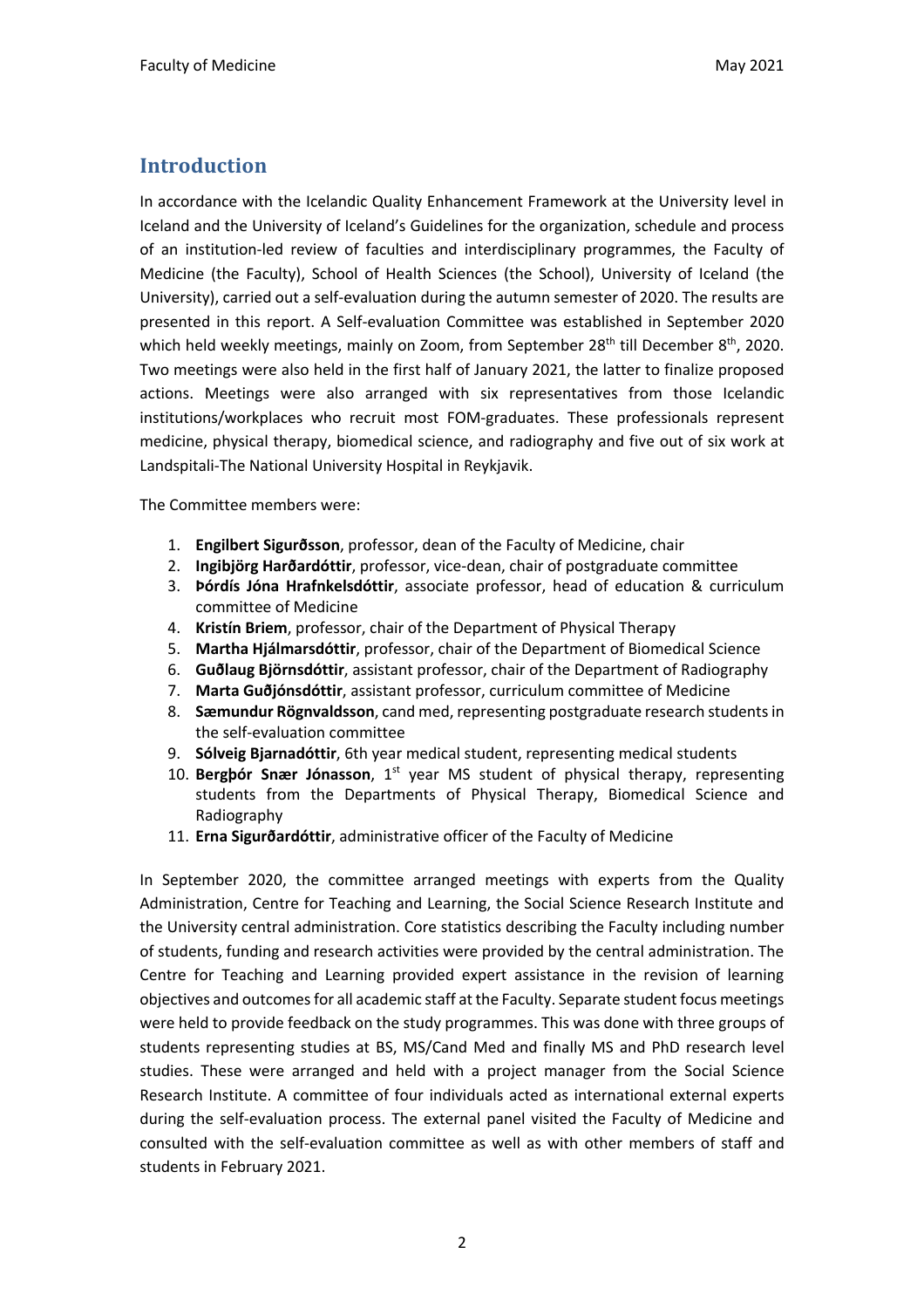The members of the expert panel were:

- 1. Cecilia Christersson DDS PhD, Pro-Vice-Chancellor for Global Engagement and Challenge Based Learning, Malmö University
- 2. Stefan Lindgren Senior Professor in Gastroenterology, Lund University, Sweden
- 3. Lisbeth Fagerström, Rector of Åbo Academi University in Vasa and Professor in Caring Science, Faculty of Education and Welfare Studies, Åbo Akademi
- 4. Stuart Binder-Macleod, Edward L. Ratledge Professor & Associate Deputy Provost for Clinical and Translational Research, Department of Physical Therapy, University of Delaware

#### **Faculty Characteristics**

The Faculty of Medicine (hereafter referred to as the Faculty, FOM) is the only faculty of its kind in Iceland, providing graduate and postgraduate education in medicine, physical therapy, biomedical science, and radiography. Within the Faculty there is also a two-year postgraduate study programme in speech and language pathology at the MS level. Moreover, health information management is a new two-year long flexible, mainly on-line based, study programme within the Faculty that was founded in 2019. Neither the MS study programme in speech and language pathology (intake 15 students with BS degrees every other year) nor new the study programme in health information management are included in this self-evaluation. The Faculty is by far the largest of the six Faculties within the School of Health Sciences, in general weighing around 50% regarding academic output, doctoral students, grants, numbers of academic staff and financial turn-over.

The Faculty serves as the administrative unit responsible for all its degrees but there is close co-operation with the administration within the School. The School has in recent years had a formal role in co-administering the MS and PhD programmes although the MS and PhD degrees are awarded from individual faculties. The key administrative units within the Faculty are the Faculty meeting twice per semester, the Faculty Board which meets once to twice per month, the Departmental Board meetings of the Departments of Physical Therapy, Biomedical Science and Radiography that are held once to twice every month, Head of Education for Medicine, Head of the Postgraduate Committee (PC; who is currently also the Vice-Dean and the regular appointed member of the Faculty´s Selection Committee along with the Dean and either of two members representing the Rector), the Chairs of the Departments of Physical Therapy, Biomedical Science and Radiography, Head of Education for Physical Therapy, the Administrative Officer and the Dean (Head-of-Faculty). The Faculty offers five study programmes at the undergraduate level and 11 at graduate levels (Appendix 1, Table 1).

The Faculty had 109 academic teaching positions (58.9 full time equivalent, FTE) on  $15<sup>th</sup>$  of March 2020 and a total of 554 sessional teachers (64.2 FTE) (Appendix 1, Table 2). In addition, the Faculty includes eight postdoctoral researchers and 53 adjunct lecturers (adjuncts 1 and 2). The large majority of the non-adjunct academic faculty members hold doctoral degrees. Around a third or 36 of the 109 academic teachers of the Faculty are female (20.96/58.9 FTE). However, from a total of 554 sessional teachers, women constitute around two thirds or 355 (8.56 FTE) and men 199 (6.29 FTE). The Faculty is constantly working towards gender balance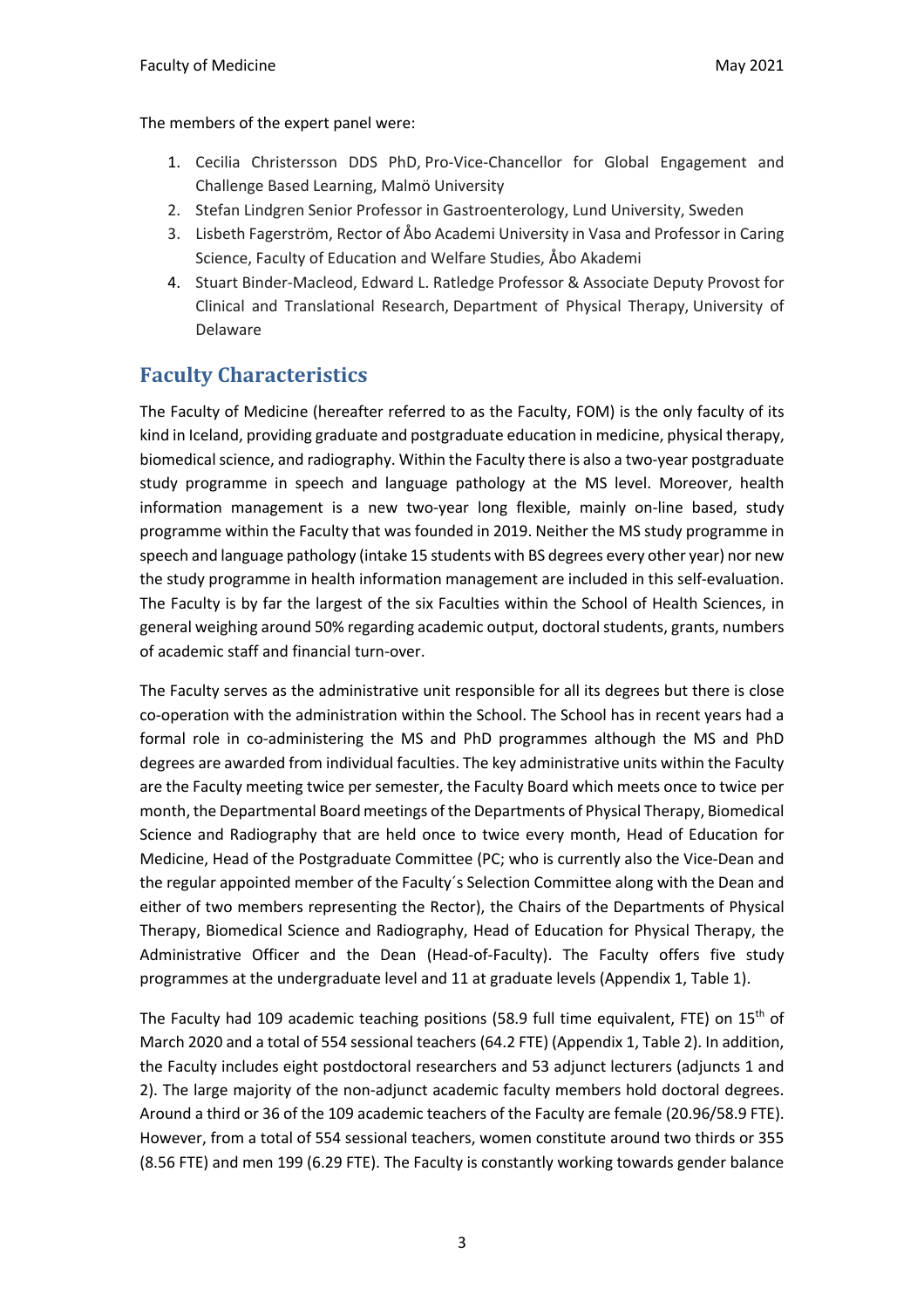through new recruitment in accordance with the gender equality policy of the Faculty and the University and Equal Rights Law of Iceland.

An overview of students and study programmes can be found in Appendix 1, Table 3. The medical students are divided into an equally large group of undergraduate students in the preclinical medical BS programme (LÆK261) and the graduate level students in the candidate Cand Med clinical medicine programme (LÆK361). Completion rate is 99% among these groups which must be considered excellent. The number of students in the BS programme (SJÚ261) in the Department of Physical Therapy is roughly hundred students with roughly 30 graduates each year. The MS programme (SJÚ441) has around 55 students, and last year there were 21 graduates. There is about a 97% 4-year completion rate in the BS programme and a 100% 3-year completion rate in the MS programme which can both be considered excellent. The Department of Biomedical Sciences is divided into three programmes, a BS programme (LEI261), an MS programme (LEI441) and a Postgraduate Diploma programme (LEI321). The BS programme has over 150 students with a 97% 4-year completion rate which is excellent. The MS and Postgraduate programmes are much smaller with around twenty students in the MS programme and almost ten in the Postgraduate Diploma programme. Both have around 85% completion rates, i.e. the 3-year rate for the MS programme and the 2-year rate for the Diploma. In the Department of Radiography there are about fifty students in the BS programme (GSL261) with almost 90% 4-year completion rate. The MS programme (GSL441) has 14 students with 95% 3-year completion rate but the Postgraduate Diploma programme (GSL321) only has around four students with 50% 2-year completion rate. The programmes providing research oriented postgraduate studies include MS programmes in Medical Life Sciences (LÆK441) and Health Science (LÆK442) as well as PhD programmes in Health Science (LÆK561), Medical Sciences (LÆK565), and Medical Life Sciences (LÆK566). The programmes include a total of 30 MS students and 72,5 students enrolled. The completion rates in these programmes are lower than in many other programmes at FOM, especially in the MS programme in Health Sciences (22%) and in the PhD programme in Medical Sciences (37%). However, these completion numbers, especially in the PhD programmes should be interpreted with care since often the PhD students' studies get delayed, especially in the programme for Medical Sciences where many students also pursue specialty training in a clinical specialty alongside their PhD studies but are not registered as the part time students they most often are in fact. Doctoral students are now upon enrolment being encouraged to consider whether part-time registration is more appropriate than the full-time registration.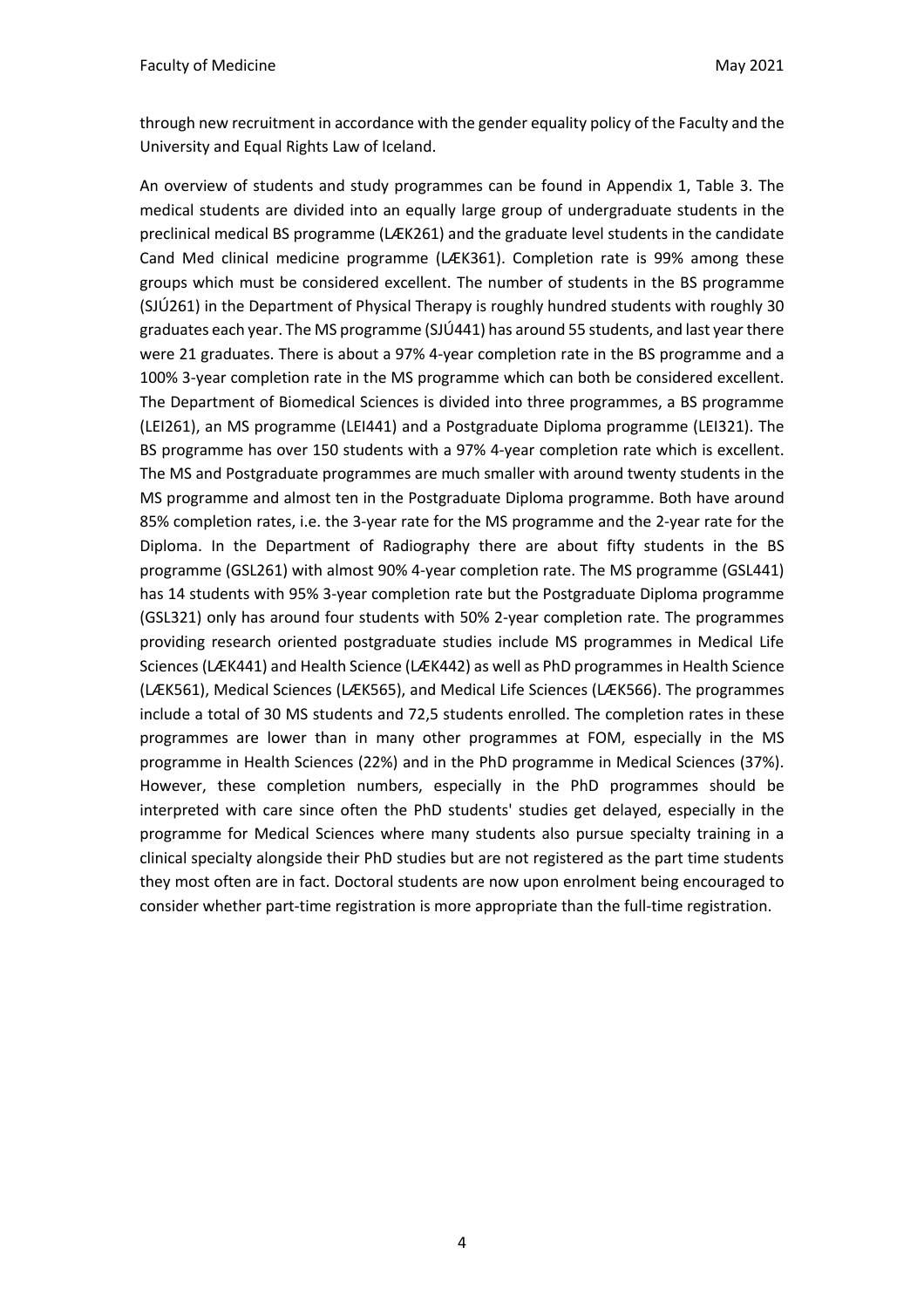### **Summary and Main Conclusions for the Faculty** Lessons learned from OEF1

Many helpful lessons were learned from considering how the QEF1 self-evaluation was carried out in 2015, from the report from 2015 and from how it has been of limited use for the FOM and its Departments, a) partially since the SMART approach was not applied as was done now in QEF2, b) in part also because some of the actions suggested have definite budget implications, which they should not do in QEF2, and finally, c) partially because of lack of a well-structured and practical plan to follow-up the suggested actions in the period 2015-2020. During the last few years within UI there has been emphasis on the UI21 (HÍ21) strategy and the Anchorplan led by the UI Pro-Rector for Academic Affairs and Development, with its multiple actions which has been systematically followed up every year in meetings with Deans of Faculties and with detailed documentation annually.

As a result, the current Faculty Dean, who was elected in December 2016, suggested to the Faculty Board that for QEF2 the FOM would this time form one joint self-evaluation committee rather than one for medicine and three for the Departments of Physical Therapy, Biomedical Science and Radiography, as was done in the first self-evaluation in 2015. Moreover, the Dean requested that due to its size and many study programmes the FOM could form three student focus groups rather than two as was the initial plan presented to us from UI; one for research students (MS/PhD), one for medicine (BS/Cand Med) and one joint focus group for students in Stapi, (i.e. BS and MS in physical therapy, biomedical science and radiography). Each focus group had one member who was represented in the self-evaluation committee.

#### Teaching and Learning

In light of the many study programmes reviewed in this self-evaluation report it is hard to summarize briefly the findings and actions. The Faculty receives and reviews annually surveys of BS, MS, PhD and graduates two years after graduation. There are some important common threads such as that over 90% of all our graduates are of the view that they were well prepared for their further training or field of work. Moreover, it is reassuring to observe how well the final year medical students score in the CCSE NBE US examination in comparison to students in US medical schools. There is though no room for complacency because the annual student surveys demonstrate several areas where we can do better. The most common issue that is observed in fact in all those Faculties within the School where clinical training is a part of the education and where sessional teachers constitute a large proportion of all teachers, is that organization needs to be improved. Other common issues that come up are lack of feedback, too much emphasis on lectures, and that assessments, including written exams, do not adequately measure course work and practical or clinical projects/training. In some courses the same questions appear also to be used for many years in succession.

The research students (MS/PhD) are a more diverse group with regard to age and background. While the Faculty graduates more doctoral students every year than any other Faculty within UI, it is apparent that despite recent important structural improvements like the midprogramme evaluation several areas must be addressed. The most urgent one is probably beyond our scope, namely, how to finance or find salary during their studies. Another one, which is perhaps easier to address, is to increase the variety of courses on offer for these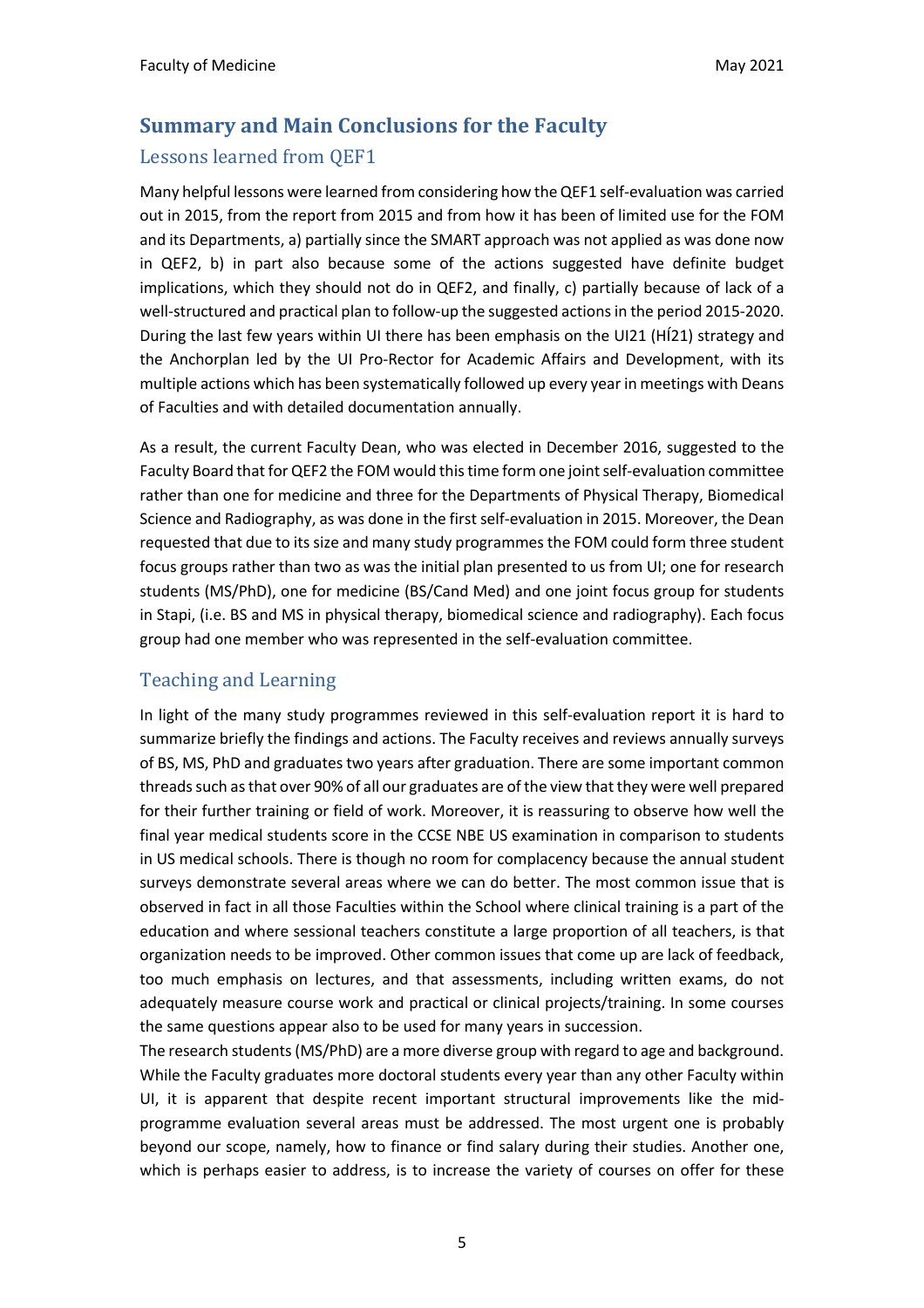students, including short courses. The Faculty hopes that the infrastructure of the GPMLS for molecular life sciences, and the infrastructure of the GPMS that was founded in 2020 for students of epidemiology, clinical research, and translational science, will enhance interactions between students, students and their advisors/supervisors as well as interactions with invited Icelandic and foreign lecturers in various settings.

All UI/SOHS/FOM regulations for MS PhD studies were reviewed last year but are in need of constant revision which will continue.

#### Management of Research

The Faculty of Medicine is a large and complex unit with academics in many fields. Biomedical and medical sciences have consistently ranked as one of the top scientific fields in Iceland and the Faculty has contributed to this ranking with its faculty members. However, recent reviews of research in biomedical, especially clinical sciences in Europe show comparatively slow growth in Iceland. Currently there is a definite need to address the future of mouse-research at FOM/SOHS/UI and to address the fact that indicators demonstrate relative weaknesses developing in research at the National University Hospital over the past decade. The Faculty intends to maintain its strength and build on that, not the least with a more focused and timely recruitment strategy and to focus increasingly on international recruitment and collaboration. Recent recruitments from abroad to strengthen research in units where research was struggling have been very successful. The current overall and mean indicators for academic output are very good (Appendix 1, Table 4) but there are domains of weakness that must be addressed. Also, the Faculty will work with the School to develop and strengthen its infrastructures for research, including student projects as indicated by available local and international benchmarking.

#### Follow-up Processes

The implementation of the Action Plan will be a standing item on meetings of the Faculty Board/three Departmental Boards/the Postgraduate Committee and the Curriculum Committee for medicine. A project manager from the quality team in central administration of UI has prepared an Excel document for the Faculty to follow up on the actions. The Dean of the Faculty will report once per term to the School Governing Board on the status of the implementation. The Actions will be systematically followed up by the Board of the Faculty, the Postgraduate Committee, by the Chairs/Boards of the three Departments and the Curriculum Committee of Medicine.

The Dean of the School of Health Sciences will use this report in a status report for all Faculties in the School, which will be submitted to the Quality Committee. The Quality Committee writes a short report to the Rector in due course which will subsequently be discussed in a meeting between the Chair of the Quality Committee, the Director of Quality Management and Rector, Vice-Rectors. Deans of Schools and the Managing Director of the Central Administration.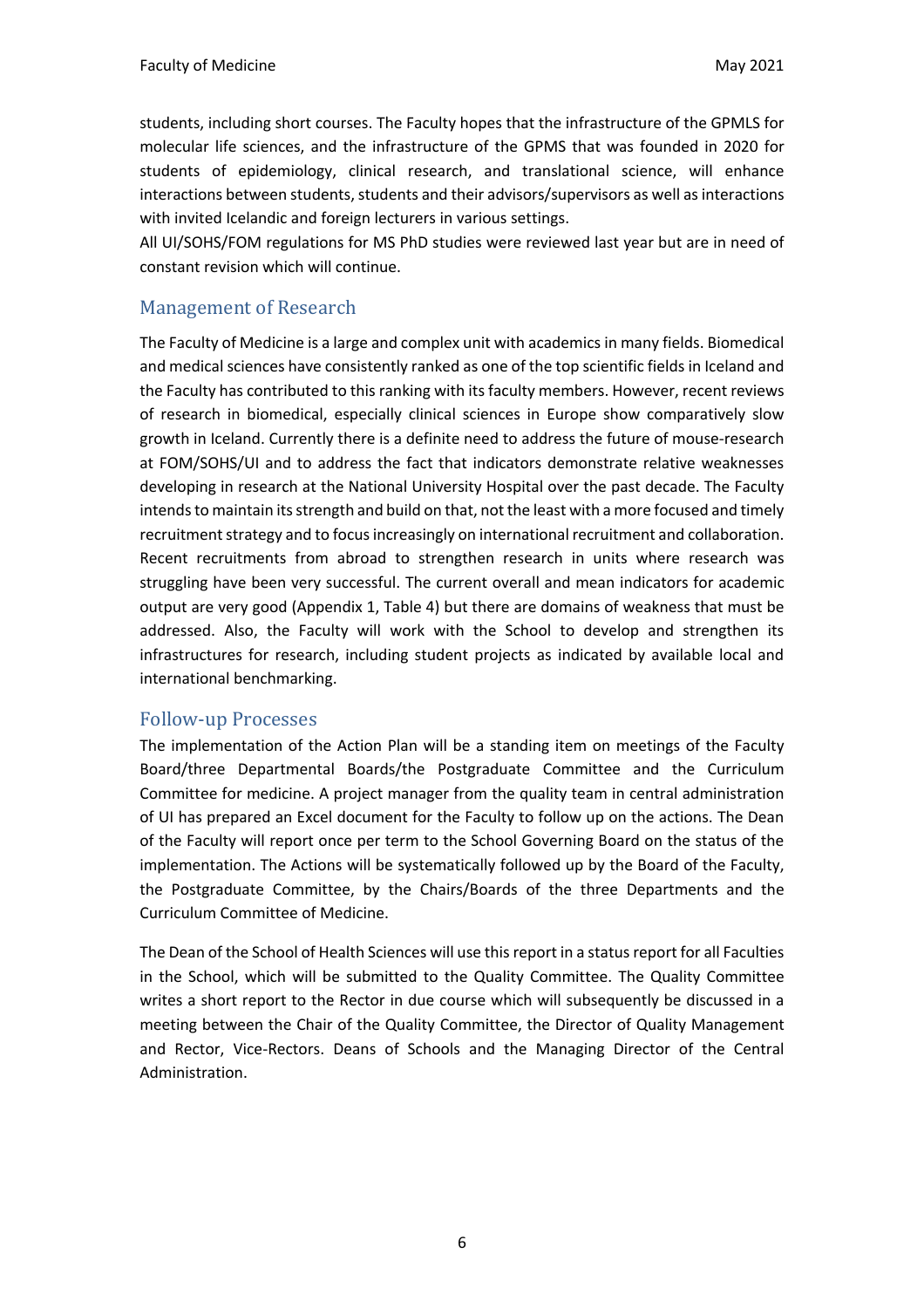### **Appendix 1. Key Figures.**

#### **Table 1. Overview of present Study Programmes within the Faculty**

| <b>Name of Study Programme</b>           |             | Cycle <sup>1</sup> | <b>Degree</b>  | <b>Credits (ECTS)</b> |
|------------------------------------------|-------------|--------------------|----------------|-----------------------|
| <b>Medicine</b>                          |             |                    |                |                       |
| <b>HGF131</b><br>Health<br>Management    | Information | 1.1                | Diploma        | 90 ECTS               |
| LÆK261 Medicine                          |             | 1.2                | <b>BS</b>      | 180 ECTS              |
| LÆK361 Medicine                          |             | 2.1                | Candidatus     | 180 ECTS              |
| LÆK441 Medical Life Science              |             | 2.2                | <b>MS</b>      | <b>120 ECTS</b>       |
| <b>LÆK442 Health Sciences</b>            |             | 2.2                | <b>MS</b>      | 120 ECTS              |
| LÆK561 Health Science                    |             | 3                  | PhD            | 180/240 ECTS          |
| <b>LÆK565 Medical Life Sciences</b>      |             | 3                  | PhD            | 180/240 ECTS          |
| LÆK566 Medical Sciences                  |             | 3                  | PhD            | 180/240 ECTS          |
| <b>Department of Biomedical Sciences</b> |             |                    |                |                       |
| LEI261 Biomedical Science                |             | 1.2                | <b>BS</b>      | <b>180 ECTS</b>       |
| LEI321 Biomedical Science                |             | 2.1                | Post.grad.Dip. | 60 ECTS               |
| LEI441 Biomedical Science                |             | 2.2                | <b>MS</b>      | 120 ECTS              |
| <b>Department of Physical Therapy</b>    |             |                    |                |                       |
| SJÚ261 Physical Therapy Sciences         |             | 1.2                | <b>BS</b>      | 180 ECTS              |
| SJÚ441 Physical Therapy                  | 2.2         | <b>MS</b>          | 120 ECTS       |                       |
| <b>Department of Radiography</b>         |             |                    |                |                       |
| GSL261 Radiography                       | 1.2         | <b>BS</b>          | 180 ECTS       |                       |
| GSL321 Radiography                       |             | 2.1                | Post.grad.Dip. | 60 ECTS               |
| GSL441 Radiography                       |             | 2.2                | <b>MS</b>      | 120 ECTS              |

<sup>1</sup> See National Qualification Framework for Higher Education No. 530/2011.

#### **Table 2. Faculty members as of 15 March 2020 and sessional teachers 2019, number (No.) and full time-equivalent (FTE).**

| <b>Total</b>                | Male |            | Female |      | <b>Total</b> |      |
|-----------------------------|------|------------|--------|------|--------------|------|
| <b>Faculty of Medicine</b>  | No.  | <b>FTE</b> | No.    | FTE. | No.          | FTE. |
| Professors                  | 44   | 24,7       | 8      | 5,5  | 52           | 30,2 |
| <b>Associate Professors</b> | 13   | 7,17       | 10     | 6,4  | 23           | 13,5 |
| <b>Assistant Professors</b> | 15   | 5,1        | 18     | 8,8  | 33           | 14   |
| <b>Adjunct Lecturer</b>     | 6    | 2,4        | 12     | 4    | 18           | 2,9  |
| Total                       | 78   | 39,4       | 48     | 24,7 | 126          | 64,2 |
| Sessional teachers          | 199  | 6,3        | 355    | 8,6  | 554          | 14,9 |
| <b>Medical Sciences</b>     | 111  | 2,6        | 169    | 2,7  | 280          | 5,3  |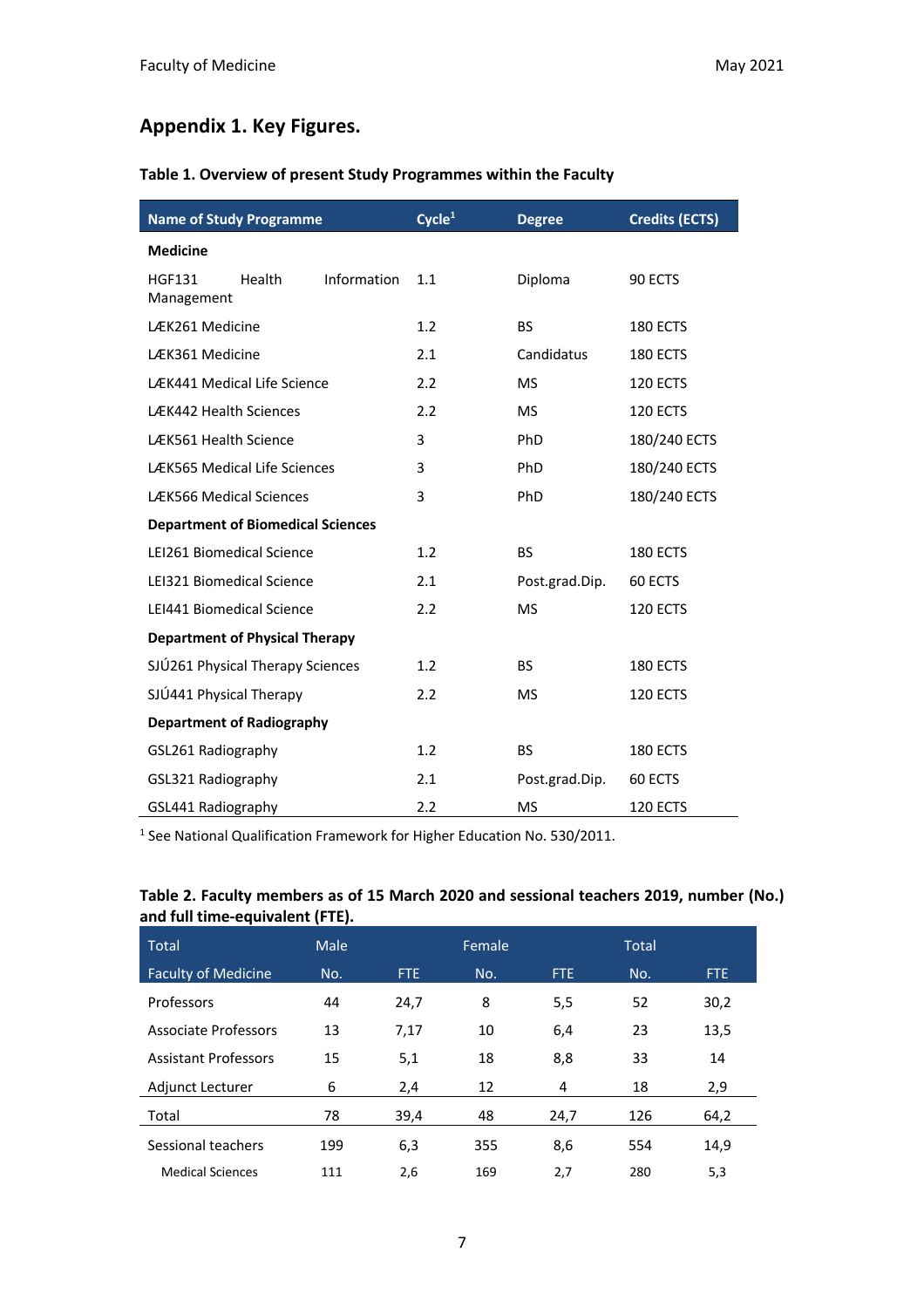| Physical Therapy |    | 1,5 |    | 3,8       | 5,3 |
|------------------|----|-----|----|-----------|-----|
| Biomedical       | 24 |     | 51 | $\perp$ . | 2,9 |
| Radiography      | 13 |     | 14 | U,3       | 1,3 |

#### **Table 3. Total number of students, number of entrants, retention rate for first year, and completion rate (4-year mean).**

| Programme                                |                | No. of students        |                  |                                 |                          |                     |                                 |
|------------------------------------------|----------------|------------------------|------------------|---------------------------------|--------------------------|---------------------|---------------------------------|
|                                          | Total no.      | Full time <sup>1</sup> | Part<br>time $2$ | No. of<br>entrants <sup>3</sup> | Retention<br>rate        | No. of<br>graduates | Completion<br>rate <sup>4</sup> |
| <b>Medicine</b>                          |                |                        |                  |                                 |                          |                     |                                 |
| <b>LÆK261</b>                            | 151            | 144                    | $\overline{7}$   | 52                              | 97                       | 46                  | 99                              |
| <b>LÆK361</b>                            | 148            | 137                    | 11               | 45                              | 97                       | 48                  | 99                              |
| <b>LÆK441</b>                            | 23             | 15                     | 16               | $\overline{7}$                  | 90                       | 11                  | 77                              |
| <b>LÆK442</b>                            | $\overline{7}$ | 1.5                    | 3.3              | 0.8                             | 100                      | 1.3                 | 22                              |
| <b>LÆK561</b>                            | 8.5            | 7.5                    |                  | 0.8                             |                          | 0.8                 | 67                              |
| <b>LÆK565</b>                            | 35             | 32                     |                  | $\overline{2}$                  |                          | 6                   | 37                              |
| <b>LÆK566</b>                            | 29             | 24                     |                  | 4.5                             |                          | 6                   | 64                              |
| <b>Department of Biomedical Sciences</b> |                |                        |                  |                                 |                          |                     |                                 |
| LEI261                                   | 157            | 91                     | 35               | 79                              | 51                       | 13                  | 97                              |
| LEI321                                   | 17             | 10                     | $\mathbf{1}$     | $\overline{7}$                  | 20                       | $\overline{4}$      | 83                              |
| LEI441                                   | 8              | 6                      | $\mathbf 1$      | 5                               | 83                       | 6                   | 85                              |
| <b>Department of Physiotherapy</b>       |                |                        |                  |                                 |                          |                     |                                 |
| SJÚ261                                   | 112            | 95                     | 11               | 34                              | 94                       | 22                  | 97                              |
| SJÚ441                                   | 43             | 40                     | $\overline{2}$   | 27                              | 96                       | 24                  | 100                             |
| <b>Department of Radiography</b>         |                |                        |                  |                                 |                          |                     |                                 |
| GSL261                                   | 52             | 40                     | 8                | 17                              | 63                       | 12                  | 86                              |
| GSL321                                   | 14             | 11                     | 1.5              | 12                              | 14                       | 9                   | 95                              |
| GSL441                                   | 3.5            | 2.3                    | 1.3              | $\overline{2}$                  | $\overline{\phantom{a}}$ | 1.3                 | 50                              |

1 > 22.5 ECTS completed. For Ph.D. students > 1 ECTS completed.

<sup>2</sup> 1-22 ECTS completed.

<sup>3</sup> For all programmes except Ph.D., no. of students completing at least one examination in first term.

<sup>4</sup> 2-year rate for diploma, 4-year rate for B.A./B.S., 3-year rate for M.A./M.S., 5-year rate for Ph.D.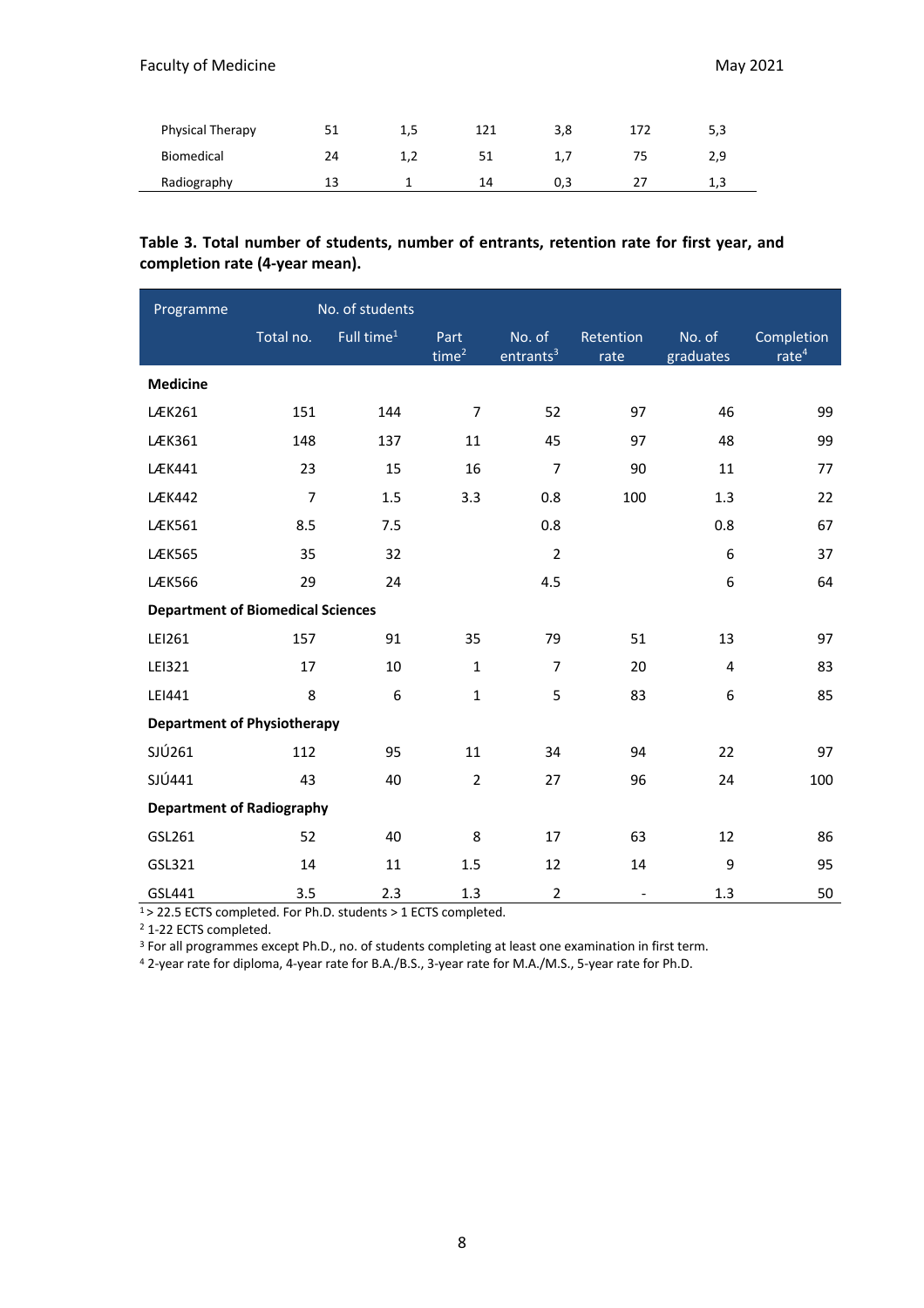**Table 4. Research output of Faculty members, based on the Evaluation System for the Public Universities in Iceland, expressed by mean total research points (A) and mean research points from peer-reviewed publications only (B) per FTE.**

|                           |                | 2016 | 2017           |      |                | 2018 | 2019           |      |                | <b>Mean</b> |
|---------------------------|----------------|------|----------------|------|----------------|------|----------------|------|----------------|-------------|
|                           | $\overline{A}$ | B.   | $\overline{A}$ | B    | $\overline{A}$ | B.   | $\overline{A}$ | B    | $\overline{A}$ | B.          |
| Faculty                   | 43,5           | 31,9 | 38,9           | 27,8 | 37,7           | 27,3 | 40,3           | 33,7 | 41,2           | 30,8        |
| Medicine                  | 45,9           | 34,2 | 41,8           | 30,2 | 40,5           | 29,3 | 43,8           | 37,5 | 44,4           | 33,5        |
| <b>Physical Therapy</b>   | 27,6           | 15,3 | 28,7           | 19,1 | 30,5           | 22,3 | 29,3           | 18,3 | 27,0           | 16,9        |
| <b>Biomedical Science</b> | 45,9           | 29,8 | 10             | 5,2  | 1,7            | 0    | 12,1           | 7,7  | 18,8           | 13,4        |
| Radiography               | 0              | 0    | 13,4           | 9,7  | 8,9            | 8,9  | 10,5           | 5,1  | 9,5            | 6,5         |
| School                    | 40,6           | 29,6 | 34,7           | 24,1 | 37,7           | 27,6 | 37,7           | 29,2 | 38,1           | 27,9        |
| University                | 37,1           | 25,1 | 34,8           | 22,8 | 37,8           | 26,4 | 35,6           | 24,2 | 36,6           | 24,6        |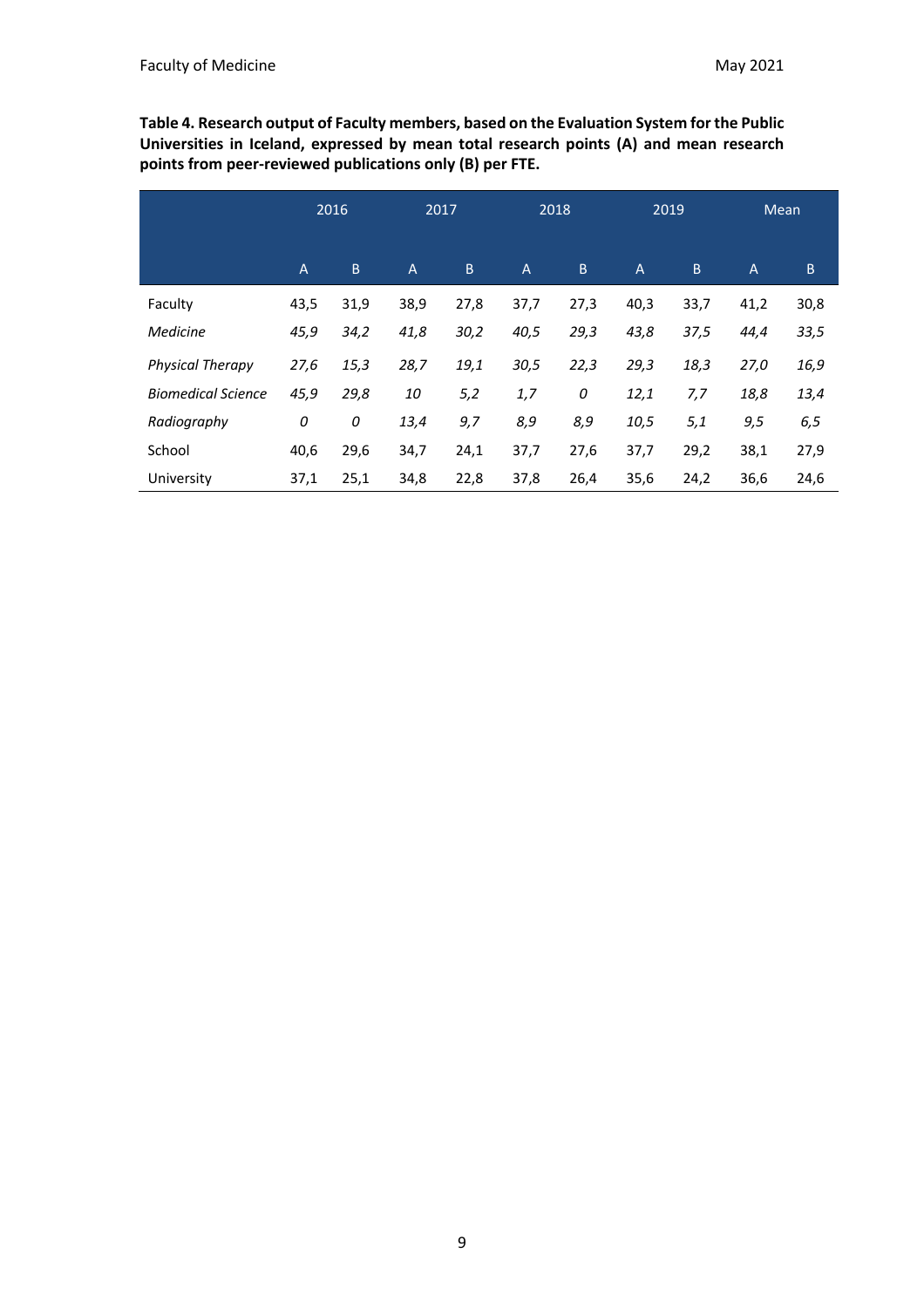## **Appendix 2. Action Plan for Teaching and Learning and Management of Research in QEF2**

| <b>Actions</b> | <b>How</b> | Deadlines Responsible |
|----------------|------------|-----------------------|
|                |            | party                 |

#### **1. FACULTY LEVEL**

| Ch. 1.2      | <b>Faculty Characteristics</b>                                                                                                                                                                                                                                                                                                         |                                                                                                                                                                                                                                                                                                                                   |                       |                                                                                                      |
|--------------|----------------------------------------------------------------------------------------------------------------------------------------------------------------------------------------------------------------------------------------------------------------------------------------------------------------------------------------|-----------------------------------------------------------------------------------------------------------------------------------------------------------------------------------------------------------------------------------------------------------------------------------------------------------------------------------|-----------------------|------------------------------------------------------------------------------------------------------|
| $\mathbf{1}$ | Improve continuity and<br>implementation of QEF2<br>actions compared with<br>QEF1<br>(Faculty<br>board<br>meetings to be used to<br>follow-up<br>on<br>and<br>implement QEF2 actions)                                                                                                                                                  | stepping<br>Dean<br>down will remain a<br>member<br>of<br>the<br>Faculty Board for<br>the first two-year<br>term of a new Dean<br>to aid follow-up of<br>actions from QEF2                                                                                                                                                        | August<br>2021        | Dean of FOM (will<br>propose this in the<br>latter<br>Faculty<br>meeting of<br>spring-<br>term 2021) |
| 2            | Proactive<br>and<br>timely<br>recruitment of<br>Faculty<br>staff. This may entail<br>seeking partnerships, e.g.<br>with foreign universities<br>with Landspítali-<br>and<br>University Hospital and<br>private<br>clinics,<br>in<br>specialties where there is<br>a lack of Icelanders with<br>the relevant academic<br>qualifications | Dean reviews need<br>for new academic<br>staff with Heads of<br>disciplines at least<br>two years before a<br>post is due to<br>available<br>become<br>based on available<br>information<br>on<br>οf<br>retirement<br>current staff. Chairs<br>of the Departments<br>of PT, BS and RG do<br>the same within<br>their Departments. | October<br>2021       | Dean of FOM<br>Chairs<br>of<br>Departments of PTH,<br>BS, RG                                         |
| 3            | Take part in discussions<br>with School/UI and the<br>company ArcticLAS on<br>the future of mouse-<br>(facilities<br>research<br>at<br>ArcticLAS, as well<br>as<br>within UI at Laeknagardur<br>and VON)                                                                                                                               | Plan for next steps,<br>including assessing<br>the feasibility of all<br>available<br>options:<br>e.g. UI/School/FOM<br>becoming<br>direct<br>stakeholders<br>in<br>ArticLAS                                                                                                                                                      | October<br>2021       | Dean of FOM,<br>Dean of School                                                                       |
| 4            | Work on understanding<br>better what the common<br>long-term<br>feedback of<br>students of<br>"lack<br>of<br>organization" refers to or<br>means<br>within<br>FOM/School - to make it<br>easier to tackle                                                                                                                              | Perform a survey<br>amongst students<br>to explore what is<br>needed - engage<br>student<br>organizations<br>to<br>improve/deliver<br>this                                                                                                                                                                                        | October<br>2021       | Dean<br>Faculty,<br>οf<br>Chairs<br>of<br>Departments and<br><b>Head of Education</b>                |
| 5            | Introduction<br>package<br>prepared for<br>sessional<br>teachers                                                                                                                                                                                                                                                                       | document<br>A<br>prepared<br>explaining<br>clearly                                                                                                                                                                                                                                                                                | By end of<br>May 2021 | Head of Education,<br>staff involved with<br>preparing curricula in                                  |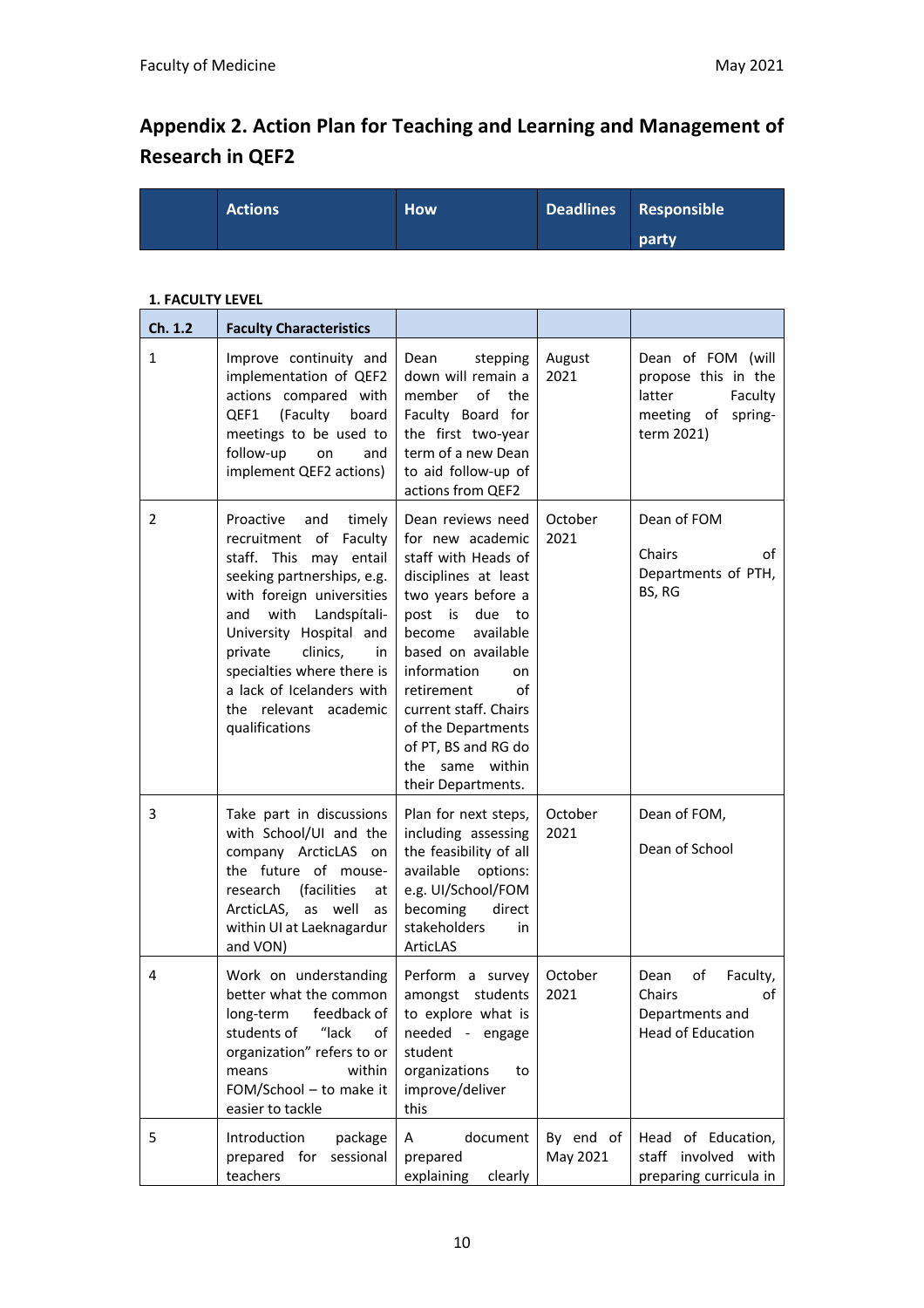|              |                                                                                                                                                                          | rights, obligations,<br>available<br>support,<br>including e.g. links<br>videos about<br>to<br>using Canvas and<br>Inspera |                                                                | liaison<br>close<br>with<br>School staff, Chairs of<br>Departments  |
|--------------|--------------------------------------------------------------------------------------------------------------------------------------------------------------------------|----------------------------------------------------------------------------------------------------------------------------|----------------------------------------------------------------|---------------------------------------------------------------------|
| 6            | Recording of lectures in<br>BS study programmes                                                                                                                          | 75% of<br>lectures<br>recorded on Zoom<br>or Panopto in BS<br>study programmes                                             | By<br>December<br>2021                                         | Head of Education<br>Chairs<br>of<br>Departments<br>Dean of Faculty |
| Ch. 1.3      | <b>Academic Vision</b>                                                                                                                                                   |                                                                                                                            |                                                                |                                                                     |
| $\mathbf{1}$ | involve<br>Continue to<br>visiting academic staff<br>teaching<br>and<br>in<br>research                                                                                   | for<br>Aim<br>20%<br>growth in visiting<br>lecturers annually<br>over the next 5<br>years                                  | December<br>2023                                               | Dean of Faculty<br>Chairs<br>οf<br>Departments                      |
| Ch. 1.4      | <b>Student Support</b>                                                                                                                                                   |                                                                                                                            |                                                                |                                                                     |
| 1            | Database<br>be<br>to<br>programmed by UI-IT-<br>the<br>for<br>programmers<br>extensive<br>entrance<br>examination for medicine<br>and<br>physical<br>therapy<br>sciences | Database meeting<br>specifications<br>in<br>operation before<br>entrance<br>examination in June<br>2021                    | Database<br>ready<br>for<br>pilot use by<br>end of May<br>2021 | Dean of Faculty<br>Dean of School                                   |

#### **2. DEFPARTMENTS AND STUDY PROGRAMMES**

#### **Medicine**

#### **2.1 LÆK261 Medicine (BS 180 ECTS)**

| Ch. 2.1.1     | <b>Students</b>                                                                                                      |                                                                                                                                             |                  |                                      |
|---------------|----------------------------------------------------------------------------------------------------------------------|---------------------------------------------------------------------------------------------------------------------------------------------|------------------|--------------------------------------|
| 1             | students'<br>Increase<br>participation in teaching<br>evaluations and ensure<br>that there will be an<br>action plan | Teachers obliged to<br>report results and<br>action plan to Head<br>Education.<br>οf<br>Students should be<br>engaged in<br>the<br>process. | December<br>2021 | Committee/Head<br>of<br>Education    |
| Ch. 2.1.2     | <b>Teaching and Learning</b>                                                                                         |                                                                                                                                             |                  |                                      |
| 1             | Accreditation<br>of<br>the<br>medical education                                                                      | With<br>external<br>expertise,<br>agency<br>approved by WFME                                                                                | Oct 2022         | Dean of Faculty/Head<br>of Education |
| $\mathcal{P}$ | <b>Student</b><br>workload<br>evaluation for individual<br>courses                                                   | Perform workload<br>with<br>assessment<br>guidance from the<br>Centre of Teaching<br>Learning.<br>and<br>Involve<br>both                    | Oct 2021         | <b>Head of Education</b>             |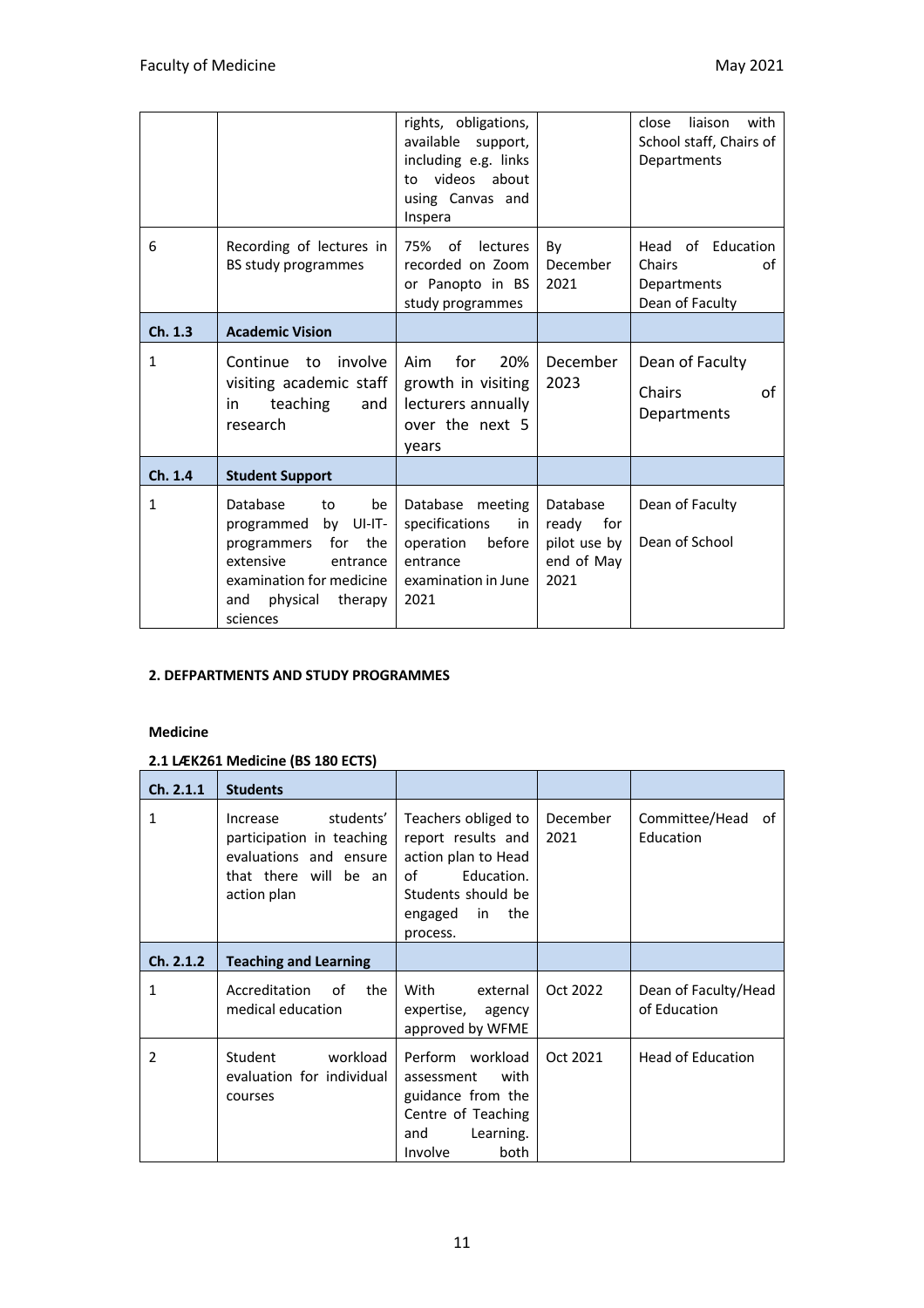|           |                                                                                  | students<br>and<br>teachers.                                                                                                                                                                                                                                                                                                          |                                              |                                                                                                                                   |
|-----------|----------------------------------------------------------------------------------|---------------------------------------------------------------------------------------------------------------------------------------------------------------------------------------------------------------------------------------------------------------------------------------------------------------------------------------|----------------------------------------------|-----------------------------------------------------------------------------------------------------------------------------------|
| 3         | Align<br>the<br>teaching<br>calendar in LÆK261 to the<br>teaching calendar of UI | Will be done in<br>conjunction<br>with<br>workload<br>the<br>assessment.<br>with<br><b>Discussion</b><br>course leaders and<br>students.                                                                                                                                                                                              | May 2022                                     | Head of Education/<br>Curriculum<br>Committee                                                                                     |
| 4         | Appoint<br>teaching<br>coordinator for each year                                 | Defining the role of<br>coordinators<br>the<br>and estimating the<br>workload of<br>the<br>coordinator.<br>Introduce<br>the<br>concept to teachers<br>and students.                                                                                                                                                                   | May<br>2021<br>for<br>academic<br>year 21-22 | Dean Faculty/Head of<br>Education                                                                                                 |
| 5         | Revise how assessment is<br>connected to set learning<br>outcomes                | <b>Seminars</b><br>with<br>teachers. Help from<br>of<br>the<br>Centre<br>Teaching<br>and<br>Learning<br>and<br>Educational<br>Developer.<br>Use<br>applications<br>in<br>Canvas<br>when<br>applicable.                                                                                                                                | May 2022                                     | Curriculum<br>Committee                                                                                                           |
| Ch. 2.1.3 | Coordination<br>between<br>teaching and research                                 |                                                                                                                                                                                                                                                                                                                                       |                                              |                                                                                                                                   |
| 1         | Ensure<br>more stepwise<br>introduction to reading<br>scientific work            | Collecting<br>information on how<br>reading of scientific<br>papers is used in<br>the<br>different<br>courses. Come up<br>with a plan of how<br>to increase the<br>ability of students<br>to read scientific<br>papers step by step<br>and insert it to<br>learning outcome<br>of the courses<br>involved. Involve<br>course leaders. | May 2021                                     | of Education<br>Head<br>and<br>Marta<br>Guðjónsdóttir,<br>assistant professor in<br>physiology<br>from<br>Curriculum<br>Committee |

#### **2.2 LÆK361 Medicine (Candidatus 180 ECTS)**

| Ch. 2.2.1 | <b>Students</b>                                                                           |                        |                                      |
|-----------|-------------------------------------------------------------------------------------------|------------------------|--------------------------------------|
|           | that<br>Ensure<br>Candidate programme is   Head of SSRI<br>included in the SSRI<br>survey | the $\vert$ Discussion | with   Spring 2021   Dean of Faculty |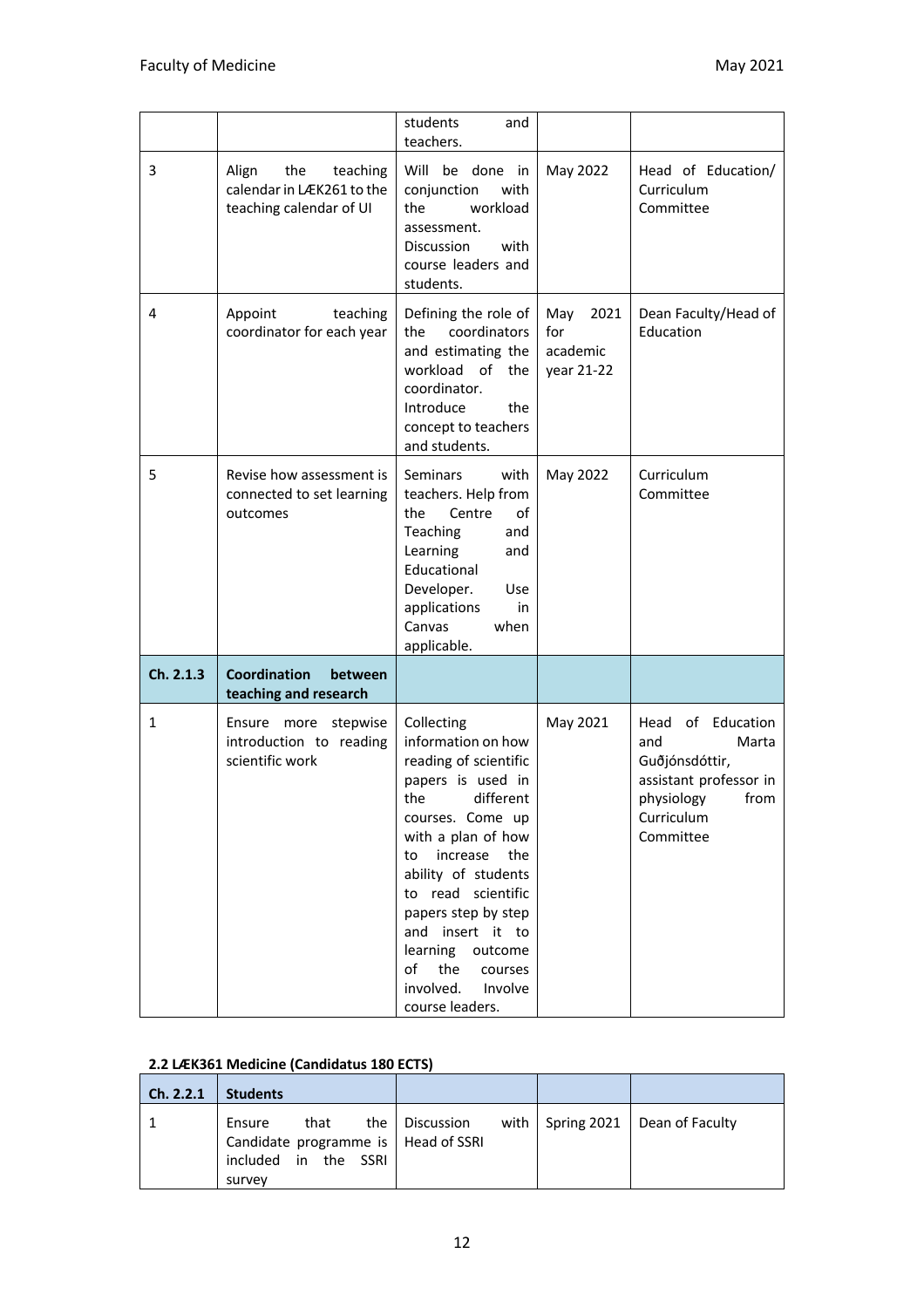| $\overline{2}$ | students'<br>Increase<br>participation<br>in<br>teaching/course<br>evaluation. Ensure course<br>evaluation is conducted<br>and responded upon. | If the SSRI survey is<br>not suitable, help<br>teachers to conduct<br>surveys.<br>own<br>Results and actions<br>should be reported<br>Head<br>of<br>to<br><b>Education and CC</b> | March 2022       | Head of Education /<br><b>Student Association</b>              |
|----------------|------------------------------------------------------------------------------------------------------------------------------------------------|-----------------------------------------------------------------------------------------------------------------------------------------------------------------------------------|------------------|----------------------------------------------------------------|
| 3              | Revise the organization of<br>the first year of the<br>Candidate Programme -                                                                   | Discussion<br>with<br>stakeholders, arrive<br>at a decision                                                                                                                       | Dec 2021         | Dean/Head<br>of<br>Education,<br>Curriculum<br>Committee       |
| 4              | Revise<br>the<br>overall<br>of<br>the<br>structure<br>Candidate<br>study<br>programme                                                          | <b>Discussion</b><br>with<br>stakeholders, arrive<br>at a decision                                                                                                                | Dec 2022         | Head of Education/<br>Curriculum<br>Dean/<br>Committee         |
| Ch. 2.2.2      | <b>Teaching and Learning</b>                                                                                                                   |                                                                                                                                                                                   |                  |                                                                |
| $\mathbf{1}$   | Student<br>workload<br>evaluation for individual<br>courses                                                                                    | Perform workload<br>with<br>assessment<br>guidance from the<br>Centre of Teaching<br>and<br>Learning.<br>Involve<br>both<br>students<br>and<br>teachers                           | Oct 2021         | Head of Education/<br>Curriculum<br>committee                  |
| 2              | Finish<br>revising<br>the<br>learning outcomes                                                                                                 | Individual<br>course<br>leaders. Workshops<br>with<br>assistance<br>Centre<br>for<br>from<br>Teaching<br>and<br>learning                                                          | May 2021         | <b>Head of Education</b><br>Educational<br>Developer of School |
| 3              | Revise how assessment is<br>connected to set learning<br>outcomes                                                                              | Use applications in<br>Seminars<br>Canvas.<br>with teachers. Help<br>from the Centre of<br>Teaching<br>and<br>Learning,<br>and<br>Educational<br>Developer.                       | December<br>2021 | Curriculum<br>Committee                                        |
| 4              | Better organization of the<br>study plan for individual<br>study years                                                                         | Make information<br>on the study plan,<br>including<br>placements,<br>lectures,<br>assessment<br>etc<br>the<br>ready<br>in<br>beginning of<br>the<br>term at the latest           | August<br>2022   | Staff with each year<br>teaching coordinator                   |
| 5              | Revise the organization of<br>the first year of the<br>Candidate Programme -                                                                   | Discussion<br>with<br>stakeholders, arrive<br>at a decision                                                                                                                       | Dec 2021         | Dean/Head<br>of<br>Education,<br>Curriculum<br>Committee       |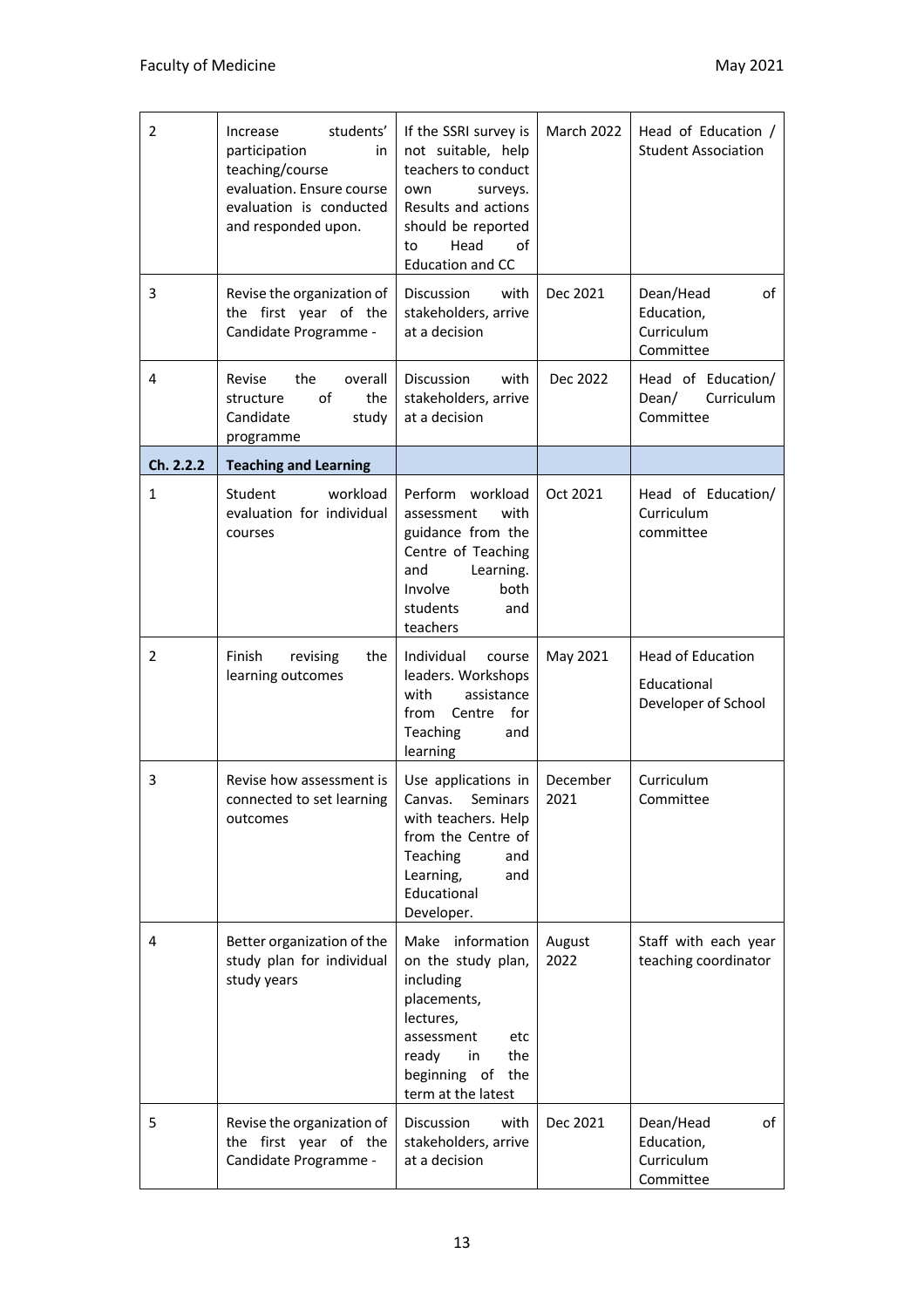| b | Revise<br>the<br>structure<br>οf | with I<br>overall   Discussion<br>the stakeholders, arrive | Dec 2022 | Head of Education/<br>Curriculum<br>Dean/ |
|---|----------------------------------|------------------------------------------------------------|----------|-------------------------------------------|
|   | Candidate<br>programme           | study at a decision                                        |          | Committee                                 |

#### **2.3 LEI261 Biomedical Science (BS 180 ECTS)**

| Ch. 2.3.1      | <b>Students</b>                                                                                                                    |                                                                              |                   |                                         |
|----------------|------------------------------------------------------------------------------------------------------------------------------------|------------------------------------------------------------------------------|-------------------|-----------------------------------------|
| $\mathbf{1}$   | students'<br>Increase<br>activity on the Board                                                                                     | One student from<br>class<br>each<br>nominated for the<br><b>Board</b>       | September<br>2021 | Chair of Department                     |
| $\overline{2}$ | Emphasize<br>the<br>importance<br>οf<br>completion of the course<br>surveys                                                        | Strategy setting for<br>completion and use<br>of course surveys              | September<br>2021 | The Board                               |
| 3              | Improve the visibility of<br>Department<br>the<br>and<br>make it clear what refers<br>to the Department and<br>what to the Faculty | Evaluated<br>and<br>amended websites                                         | September<br>2021 | Chair of Department<br>Dean of Faculty  |
| 4              | Names of committees<br>refer to relevant level                                                                                     | Amendments<br>of<br>of<br>names<br>committees<br>according to their<br>level | September<br>2021 | Chair of Department<br>Dean of Faculty  |
| Ch. 2.3.2      | <b>Teaching and Learning</b>                                                                                                       |                                                                              |                   |                                         |
|                |                                                                                                                                    |                                                                              |                   |                                         |
| 1              | Revision of the agenda of<br><b>Faculty Board meetings</b>                                                                         | Revised agenda of<br>Faculty<br>Board<br>meetings                            | September<br>2021 | Chair of Department,<br>Dean of Faculty |
| $\overline{2}$ | of<br>the<br><b>Revision</b><br>curriculum,<br>workload/ECTS<br>and<br>curriculum mapping                                          | Revised curriculum<br>curriculum<br>and<br>map                               | December<br>2023  | Chair of Department,<br>Dean of Faculty |
| 3              | Evaluation of methods<br>for<br>COVID<br>used<br>in<br>distance<br>learning<br>and<br>future<br>assessment<br>strategy             | Workshop<br>strategy<br>planning<br>documented                               | December<br>2021  | Chair of Department,<br>Dean of Faculty |
| 4              | Continued improvement<br>of<br>the<br>laboratory<br>equipment                                                                      | Strategy, and action<br>plan for the 2022-<br>2025                           | December<br>2021  | Chair of Department,<br>Dean of Faculty |
| Ch. 2.3.3      | Coordination<br>between<br>teaching and research                                                                                   |                                                                              |                   |                                         |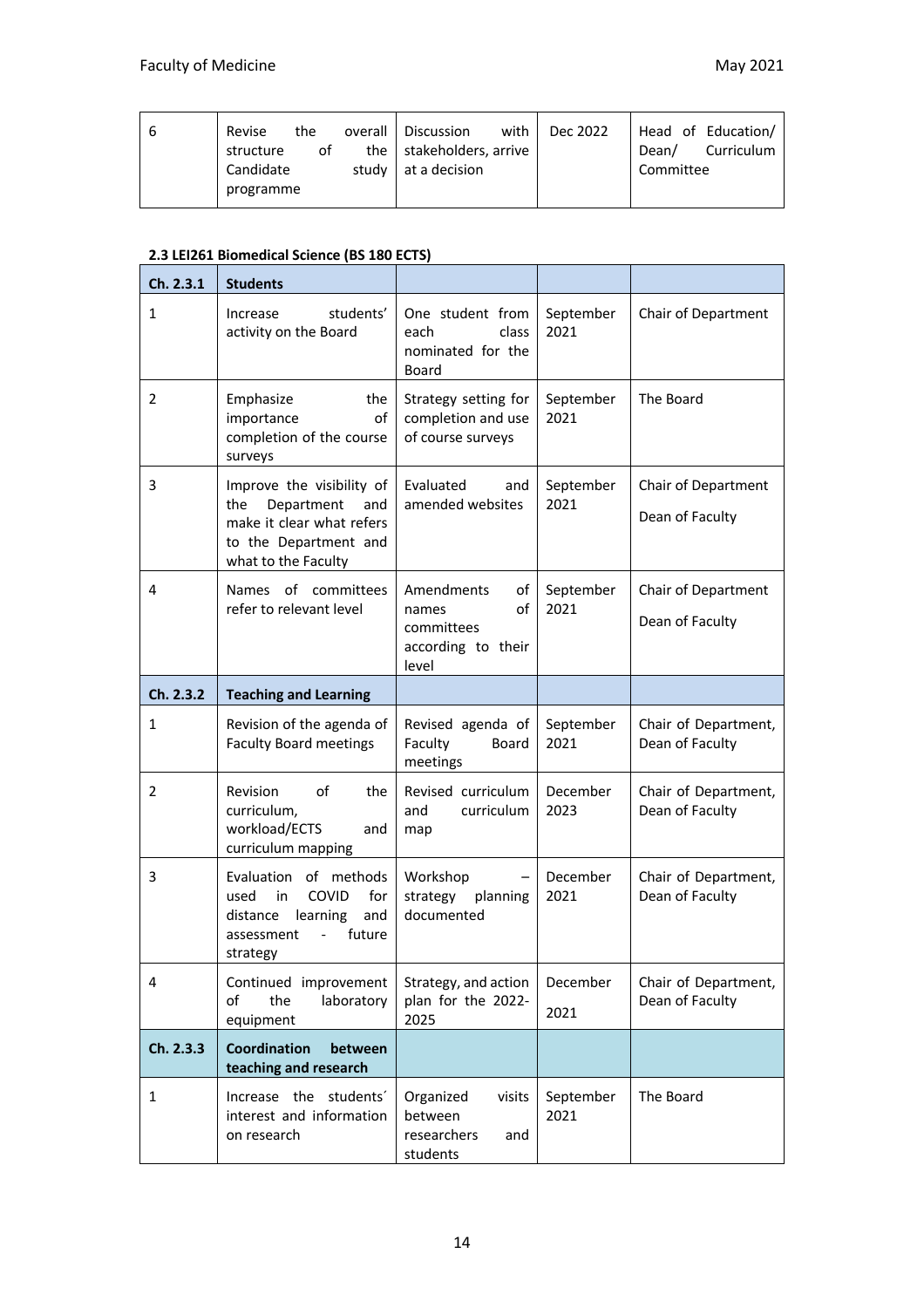#### **2.4 LEI321 Biomedical Science (Postgrad. Dip. 60 ECTS)**

| Ch. 2.4.2 | <b>Teaching and Learning</b>                                                                  |  |                               |
|-----------|-----------------------------------------------------------------------------------------------|--|-------------------------------|
|           | Revise the process for Renewed process June 2020<br>selection of Diploma document<br>projects |  | Chair of Department,<br>Board |

#### **2.5 LEI441 Biomedical Science (MS 120 ECTS)**

| Ch. 2.5.2 | <b>Teaching and Learning</b>                                                 |          |                               |
|-----------|------------------------------------------------------------------------------|----------|-------------------------------|
|           | Revise the process for Renewed process June 2020<br>selection of MS projects | document | Chair of Department,<br>Board |

#### **2.6 SJÚ261 Physical Therapy Sciences (BS 180 ECTS)**

| Ch. 2.6.1      | <b>Students</b>                                                                                                                                                                                                                                                                     |                                                                                                                                          |                                                  |                                                                                             |
|----------------|-------------------------------------------------------------------------------------------------------------------------------------------------------------------------------------------------------------------------------------------------------------------------------------|------------------------------------------------------------------------------------------------------------------------------------------|--------------------------------------------------|---------------------------------------------------------------------------------------------|
| $\mathbf{1}$   | students'<br>Increase<br>activity in the Board. The<br>goal is to make<br>the<br>communication<br>and<br>flow<br>information<br>staff<br>and<br>between<br>students easier.                                                                                                         | Add one student<br>from each class to a<br>Department council<br>along with the staff<br>of the Department.                              | September<br>2021                                | Head of Virtus and<br>of<br>Chair<br>the<br>Department                                      |
| 2              | Make the syllabus for<br>semester<br>public<br>each<br>earlier.                                                                                                                                                                                                                     | Make<br>drafts for<br>each<br>semester<br>public at least one<br>month<br>before it<br>begins but giving<br>notice of change.            | Summer<br>2021                                   | Chair<br>of<br>the<br>Department,<br>course<br>supervisors,<br>and<br>administration staff. |
| Ch. 2.6.2      | <b>Teaching and Learning</b>                                                                                                                                                                                                                                                        |                                                                                                                                          |                                                  |                                                                                             |
| $\mathbf{1}$   | Establish<br>a<br>structure<br>within the FOM that will<br>a) improve visibility of the<br>Department; b) decrease<br>multiple levels of admin<br>duties of Department<br>faculty;<br>c)<br>promote<br>equality<br>amongst<br>academic staff                                        | Chair<br>of<br>Department<br>to<br>propose changes to<br>the Faculty Board,<br>to<br>then<br>all<br>members of FOM<br>and request a vote | 2021<br>May<br>with a vote<br>in October<br>2021 | Chair/Board of the<br>Department, Dean of<br>Faculty                                        |
| $\overline{2}$ | Recruit full time faculty to<br>secure supervision (and<br>regular<br>revision)<br>of<br>courses within the BS<br>programme.<br>Fewer<br>sessional teachers will<br>lead to more stability and<br>of<br>quality<br>teaching/research,<br>and<br>greater<br>student<br>satisfaction. | Advertise<br>to<br>increase academic<br>faculty<br>numbers<br>from six (FTE of 5,8)<br>to nine (8,8 FTE)                                 | End<br>of<br>2021-22<br>schoolyear               | Chair/Board of the<br>Department.                                                           |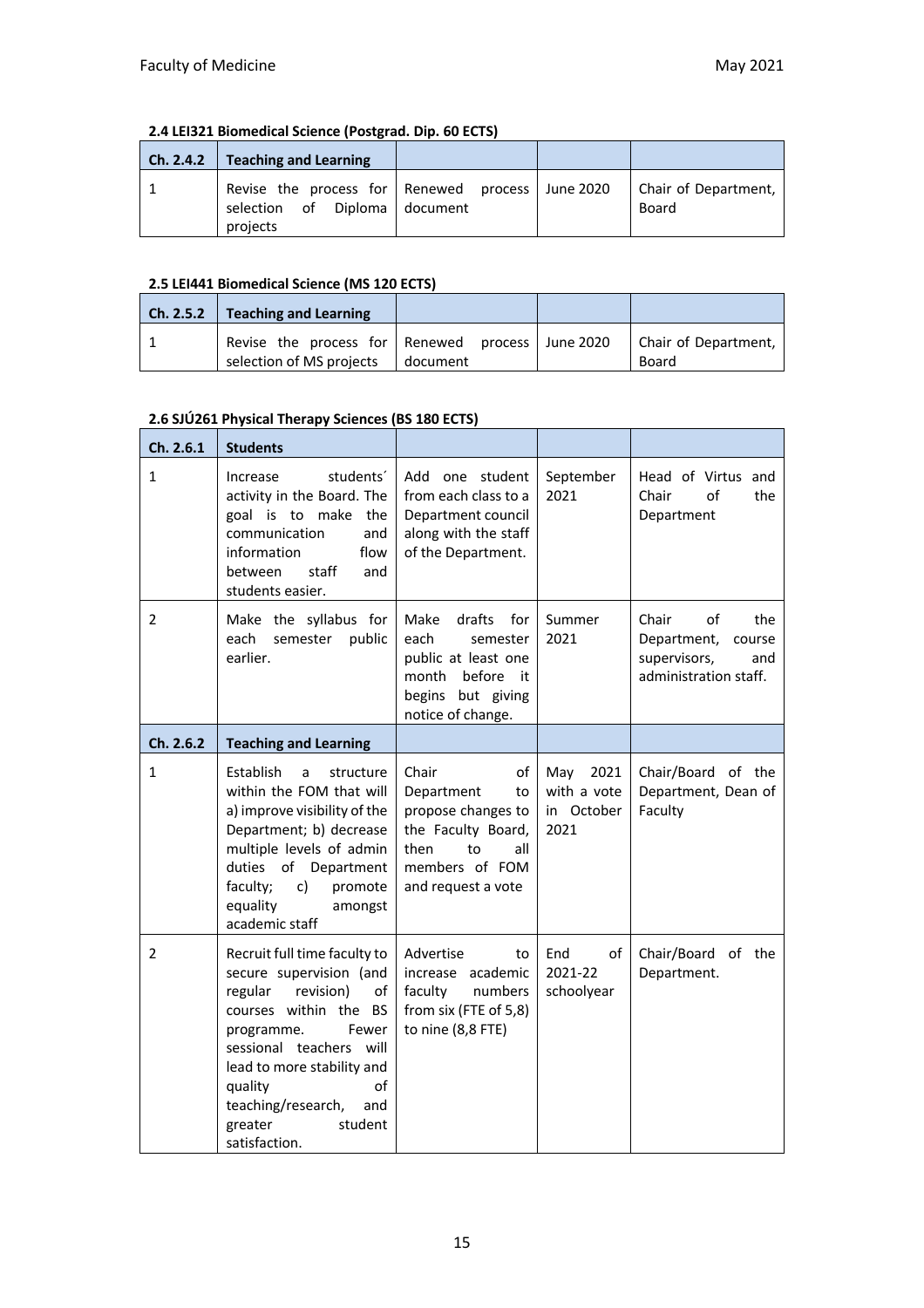| 3 | Repeat curriculum<br>mapping, review courses<br>for content and ECTS,<br>gather keywords for each<br>course to enable cross-<br>referencing                                                                                         | Update<br>mapping,<br>report on content,<br>ECTS and keywords<br>for each course | End<br>of<br>2021-22<br>schoolyear | Chair, Head of PT<br>Education, Board of<br>the Department. |
|---|-------------------------------------------------------------------------------------------------------------------------------------------------------------------------------------------------------------------------------------|----------------------------------------------------------------------------------|------------------------------------|-------------------------------------------------------------|
| 4 | Provide<br>sessional<br>of<br>teachers<br>the<br>programmes with access<br>to a support webpage<br>that includes relevant<br>material (e.g. toolbox for<br>teaching, latest research)<br>opportunity<br>for<br>and<br>communication | Website opens                                                                    | οf<br>End<br>2021-22<br>schoolyear | Abigail<br>Snook<br>(adjunct) and Head of<br>PT Education   |

#### **2.7 SJÚ441 Physical Therapy (MS 120 ECTS)**

| Ch. 2.7        |                                                                                                                                                                                                                                                                                                                                                                                                                                                                                                                                                                           |                                                                                                       |                                                  |                                                                             |
|----------------|---------------------------------------------------------------------------------------------------------------------------------------------------------------------------------------------------------------------------------------------------------------------------------------------------------------------------------------------------------------------------------------------------------------------------------------------------------------------------------------------------------------------------------------------------------------------------|-------------------------------------------------------------------------------------------------------|--------------------------------------------------|-----------------------------------------------------------------------------|
| $\mathbf{1}$   | Establish<br>structure<br>a<br>within the FOM that will<br>a) improve visibility of the<br>Department; b) decrease<br>multiple levels of admin<br>duties of department<br>faculty;<br>c)<br>promote<br>equality<br>amongst<br>academic staff                                                                                                                                                                                                                                                                                                                              | Propose changes to<br>the Faculty Board,<br>then<br>to<br>all<br>members of FOM<br>and request a vote | May<br>2021<br>with a vote<br>in October<br>2021 | Chair/Board of the<br>department, Dean of<br>Faculty                        |
| $\overline{2}$ | for<br>Advocate<br>new<br>a<br>teaching/research clinic<br>will be included in the<br>plans and design of the<br>facilities of<br>new<br>the<br>School and Institute for<br>Health Sciences. This will<br>a) reduce the load in<br>terms of finding external<br>placements for students;<br>b) support faculty in<br>conducting<br>clinical<br>research; c) provide an<br>opportunity<br>offer<br>to<br>specialty residencies for<br>clinicians; d) boost the<br>profile<br>of<br>physical<br>within<br>the<br>therapy<br>School, the UI, and the<br>University Hospital. | clinic<br>Teaching<br>included in<br>plans<br>and design                                              | Autumn<br>2022                                   | Chair/Board of the<br>Department, Dean of<br>Faculty and Dean of<br>School. |
| 3              | Outreach to strengthen<br>research<br>collaboration<br>and<br>external<br>secure<br>advisors<br>for<br><b>MSc</b><br>projects/theses                                                                                                                                                                                                                                                                                                                                                                                                                                      | Signed agreements<br>for 8 projects                                                                   | End<br>of<br>schoolyear<br>2021-22               | RC,<br>Head<br>οf<br>Education, Head<br>of<br><b>Research Centre</b>        |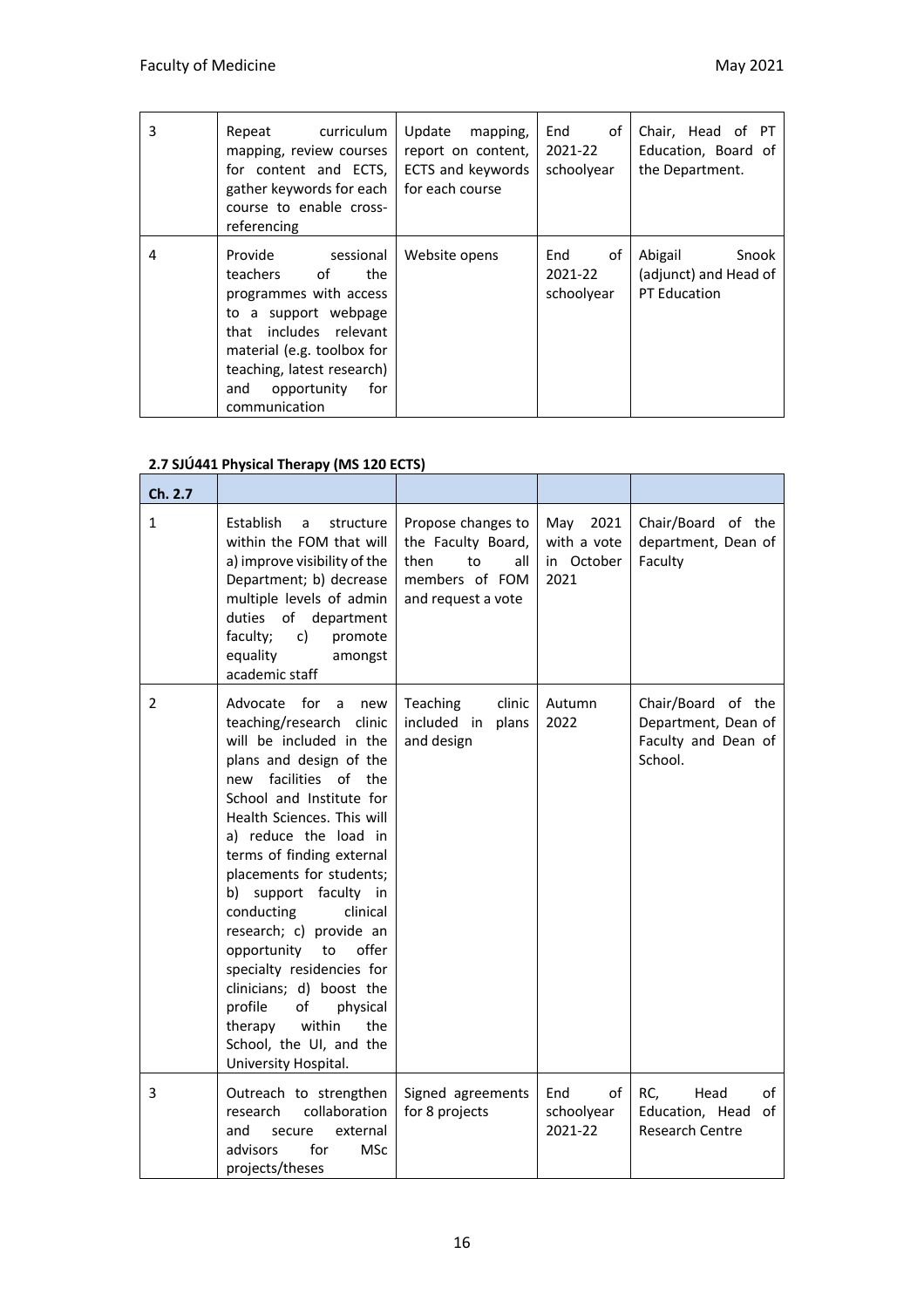| Outreach to strengthen   Create a list that   End<br>collaboration and secure   will be updated   schoolyear<br>qualified,<br>external   yearly | ot<br>2021-22 |  |
|-------------------------------------------------------------------------------------------------------------------------------------------------|---------------|--|
| examiners for MS theses<br>and defense                                                                                                          |               |  |

#### **2.8 GSL261 Radiography (BS 180 ECTS)**

| Ch. 2.8.1    | <b>Students</b>                                                                                   |                                                                                                                                                                                                                    |                  |                                          |
|--------------|---------------------------------------------------------------------------------------------------|--------------------------------------------------------------------------------------------------------------------------------------------------------------------------------------------------------------------|------------------|------------------------------------------|
| $\mathbf{1}$ | student<br>Increase<br>participation<br>and<br>completion<br>rates<br>in<br>formal course surveys | Strategy<br>for<br>set<br>completion and use<br>of course surveys                                                                                                                                                  | December<br>2021 | Chair of Department<br>- teachers        |
| 2            | detailed<br>Increase<br>comments on students<br>work                                              | Develop ways that<br>will<br>enhance<br>regular feedback on<br>students work                                                                                                                                       | December<br>2021 | Chair of Department<br>- teachers        |
| 3            | The study programme<br>organization:                                                              | Scrutinize what is<br>the issue. E.g., is<br>possible<br>there<br>confusion due to<br>different timings of<br>clinical<br>training<br>caused by different<br>of<br>time<br>initial<br>of<br>enrolment<br>students. | June 2022        | Chair of Department -<br>Board           |
| 4            | Revision<br>of<br>the<br>curriculum,<br>workload/ECTS<br>and<br>curriculum mapping                | Revised curriculum<br>and<br>curriculum<br>map                                                                                                                                                                     | June 2022        | Chair of Department<br>- Board - CTL     |
| Ch. 2.8.2    | <b>Teaching and Learning</b>                                                                      |                                                                                                                                                                                                                    |                  |                                          |
| $\mathbf{1}$ | Student admission - the<br>limitation number                                                      | Assess<br>pros<br>and<br>cons of receding<br>from teaching some<br>courses every other<br>year                                                                                                                     | <b>June 2024</b> | Chair of Department<br>- Board - Faculty |
| Ch. 2.8.3    | Coordination<br>between<br>teaching and research                                                  |                                                                                                                                                                                                                    |                  |                                          |
| 1            | Emphasize<br>the<br>importance<br>for<br>more<br>research activity                                | Meetings with head<br>of the radiography<br>departments<br>at<br>Landspitali and the<br>Board as well as<br>with members from<br>Faculty<br>the<br>of<br>Electrical<br>Engineering at UI                           | November<br>2021 | Chair of Department -<br>Board           |

#### **2.10 GSL441 Radiography (MS 120 ECTS)**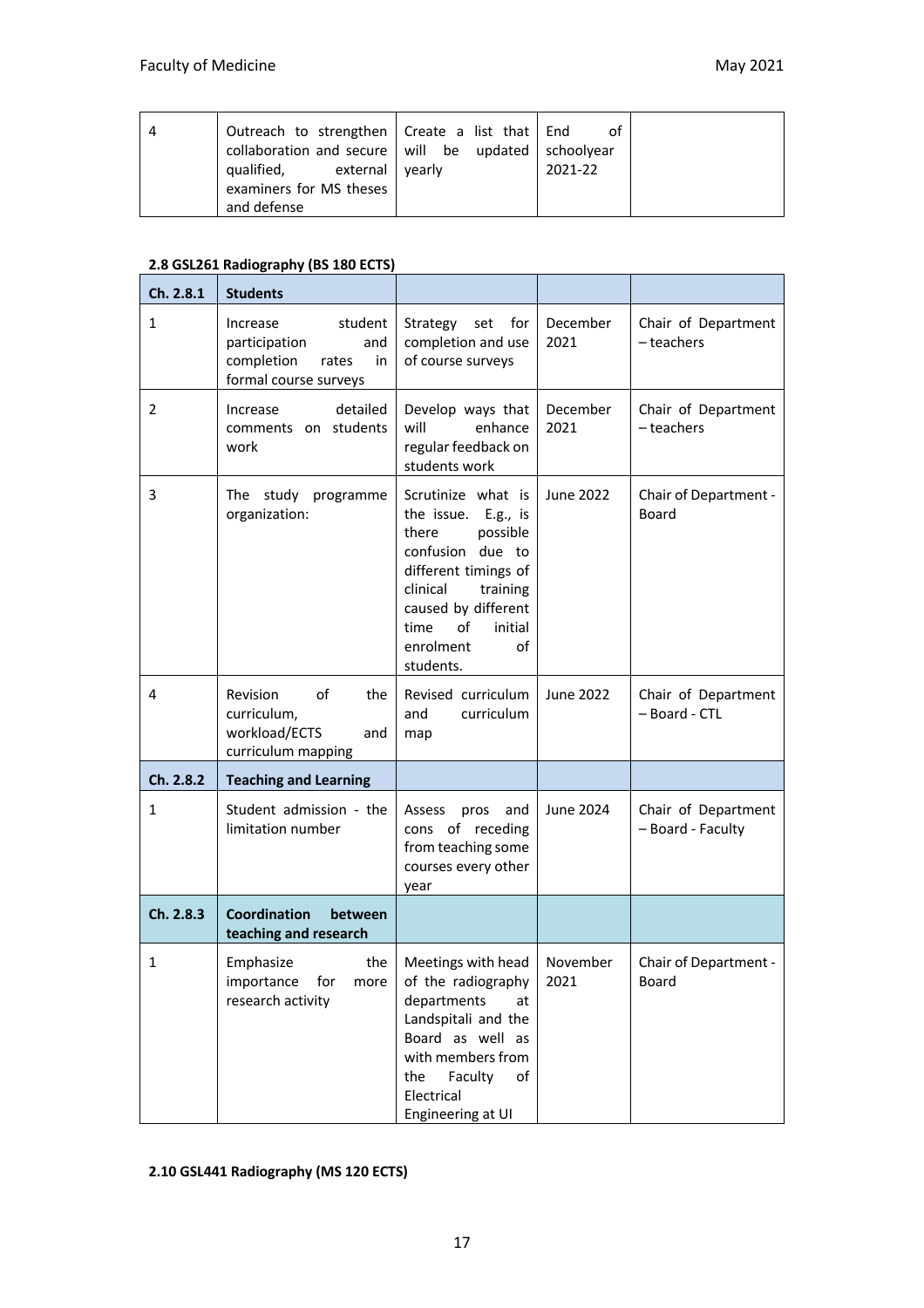| Ch.<br>2.10.1 | <b>Students</b>                                              |                                                                                                                                            |            |                                      |
|---------------|--------------------------------------------------------------|--------------------------------------------------------------------------------------------------------------------------------------------|------------|--------------------------------------|
|               | Revise the application<br>form for the MS study<br>programme | already<br>Meeting<br>held with head of<br>the PC and the<br>project<br>manager<br>and the head of the<br>biomedical science<br>Department | April 2021 | Chair of Department<br>- Chair of PC |

#### **2.11 LÆK441 Medical Life Sciences (MS 120 ECTS)**

| Ch. 2.11     | <b>Top priority</b>                                                                                                         |                                                                                                      |                |                                                                 |
|--------------|-----------------------------------------------------------------------------------------------------------------------------|------------------------------------------------------------------------------------------------------|----------------|-----------------------------------------------------------------|
| $\mathbf{1}$ | Have<br>information<br>on<br>potential tutors/advisors<br>and<br>their<br>research<br>available for prospective<br>students | overview<br>An<br>οf<br>potential<br>tutors/advisors and<br>research<br>projects<br>available online | Spring 2022    | PC<br>other<br>and<br>administrative staff                      |
| 2            | Organize<br>student<br>orientation<br>for<br><b>MS</b><br>students                                                          | Annual orientation<br>welcome<br><b>MS</b><br>to<br>students                                         | Autumn<br>2021 | PC                                                              |
| 3            | Require Turnitin report to<br>be submitted along with<br>MS theses                                                          | Processes<br>for<br>Turnitin<br>report<br>submission in place                                        | Spring 2021    | Postgraduate<br>SOHS<br><b>Studies Manager</b>                  |
| 4            | all<br>information<br>Have<br>regarding<br>the<br>available<br>programme<br>online                                          | information<br>All<br>pertinent for MS<br>students<br>online<br>within UI in Ugla                    | Spring 2022    | Chairman<br>and<br>administrator of PC                          |
|              | <b>Priority</b>                                                                                                             |                                                                                                      |                |                                                                 |
| 5            | 5.<br>the<br>Increase<br>availability<br>short<br>of<br>intensive courses                                                   | At least 4 courses<br>held per year                                                                  | Autumn<br>2023 | Chairman of the PC,<br>steering committees<br>of GPMLS and GPMS |
| 6            | 6.<br>exchange<br>Have<br>students register at FOM                                                                          | Formal<br>way<br>for<br>exchange students<br>to register                                             | Spring 2022    | <b>PC</b><br>and<br>faculty<br>administrators                   |
| 7            | 7. Publish the criteria for<br>assessment of the MS<br>thesis                                                               | Criteria published                                                                                   | Spring 2021    | PC administrator                                                |
| 8            | 8. Enforce annual MS<br>committee meetings                                                                                  | of students<br>85%<br>have annual<br>MS<br>committee<br>meetings                                     | Autumn<br>2022 | PC administrator                                                |
|              | <b>Other</b>                                                                                                                |                                                                                                      |                |                                                                 |
| 9            | Increase awareness of PC<br>faculty<br>and<br>of<br>the<br>administrators<br>quality of the courses<br>offered              | Annual review of<br>teaching surveys by<br>the PC                                                    | 2024           | Chairman of the PC                                              |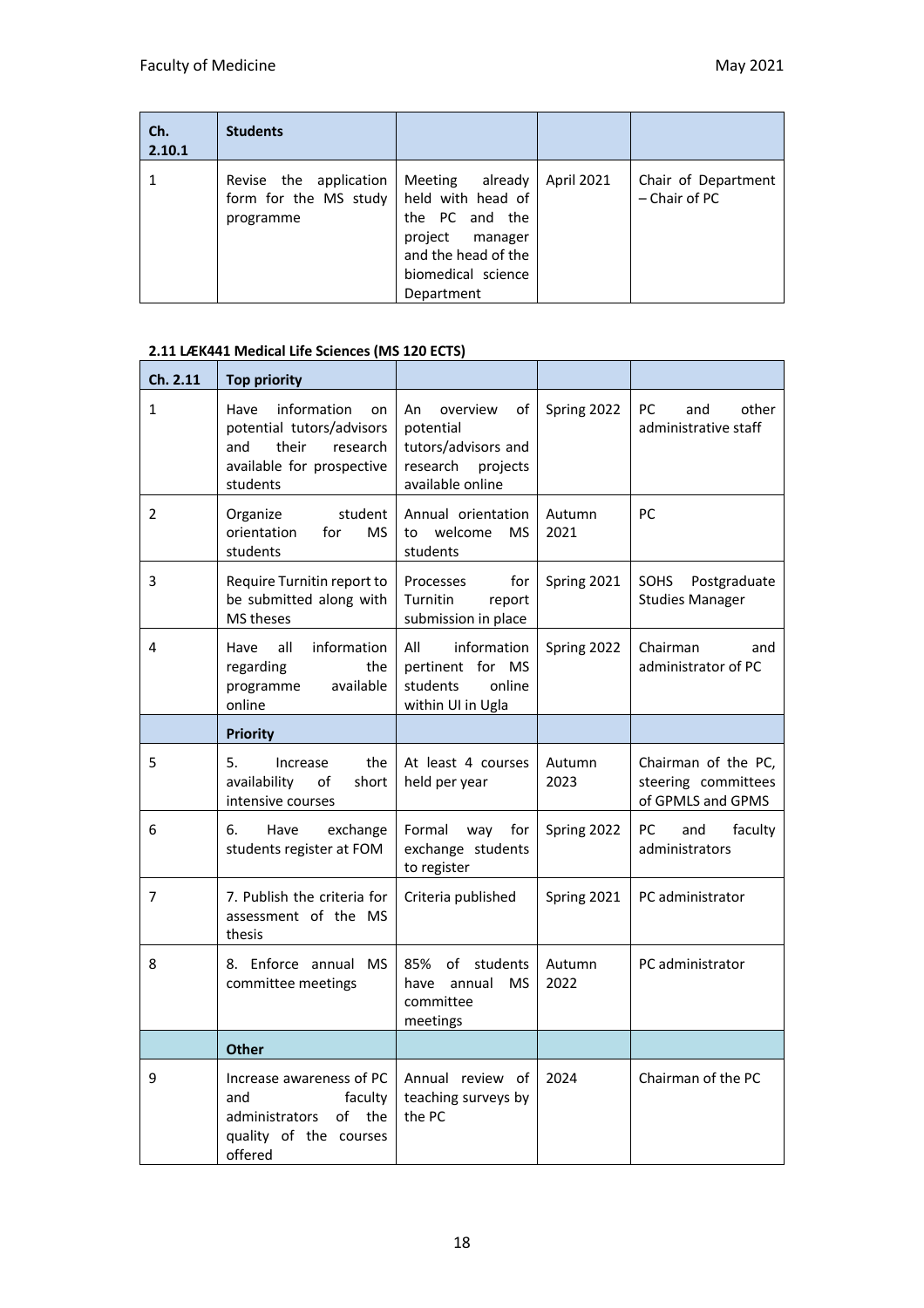#### **2.13 PhD Programmes**

| Ch. 2.13       | <b>Top priority</b>                                                                                                                    |                                                                                                                                     |                |                                                                 |
|----------------|----------------------------------------------------------------------------------------------------------------------------------------|-------------------------------------------------------------------------------------------------------------------------------------|----------------|-----------------------------------------------------------------|
| $\mathbf{1}$   | Increase the availability<br>of workspaces for PhD<br>students                                                                         | The proportion of<br>PhD students with<br>workspaces similar<br>to the UI average                                                   | Autumn<br>2023 | Dean of School, Dean<br>of Faculty                              |
| $\overline{2}$ | Increase the availability<br>of short intensive courses<br>for PhD students                                                            | At least 4 courses<br>held per year                                                                                                 | Autumn<br>2023 | Chairman of the PC,<br>steering committees<br>of GPMLS and GPMS |
| 3              | student<br>Increase<br>of<br>the<br>awareness<br>processes at FOM, SOHS,<br>UI for resolving<br>and<br>student-supervisor<br>conflicts | Included<br>in<br>checklist for first<br>with<br>meeting<br>doctoral<br>student<br>and the checklist<br>for mid-programme<br>review | Autumn<br>2021 | PС<br>administrator,<br>Chairman of the PC                      |
| 4              | Increase the proportion<br>of<br>students<br><b>PhD</b><br>completing their studies<br>within the maximum time<br>allowed              | 50% reduction in<br>the rate of students<br>exceeding<br>the<br>maximum<br>time<br>allowed                                          | Spring 2023    | PC administrator                                                |
|                | <b>Priority</b>                                                                                                                        |                                                                                                                                     |                |                                                                 |
| 5              | Ensure that<br>part-time<br>students are<br>correctly<br>registered                                                                    | Students<br>are<br>correctly registered<br>as part-time or full-<br>time students                                                   | Autumn<br>2022 | PC administrator                                                |
| 6              | Have PhD students check<br>their theses on Turnitin<br>and submit the report<br>with their thesis                                      | Processes and rules<br>in place                                                                                                     | Spring 2021    | Postgraduate Studies<br>Manager at SOHS                         |
| 7              | Improve the framework<br>collaboration<br>of<br>with<br>Landspítali<br>University<br>Hospital with regards to<br>PhD students          | PhD<br>At least 10<br>students<br>in<br>combined PhD and<br>clinical training                                                       | Spring 2024    | Head of Faculty                                                 |
| 8              | Enforce annual doctoral<br>committee meetings                                                                                          | 85%<br>of<br>students<br>have<br>annual<br>doctoral committee<br>meetings                                                           | Autumn<br>2022 | PC administrator                                                |
|                | <b>Other</b>                                                                                                                           |                                                                                                                                     |                |                                                                 |
| 9              | Increase PC's and faculty<br>administrator's<br>οf<br><b>PhD</b><br>awareness<br>student's challenges                                  | Student<br>surveys<br>reviewed annually                                                                                             | Autumn<br>2024 | Chairman of the PC                                              |
| 10             | Increase enrolment of<br>students in the combined<br>candidate<br>and<br>PhD.<br>program                                               | One<br>student<br>registered annually                                                                                               | Autumn<br>2024 | Head of Faculty                                                 |